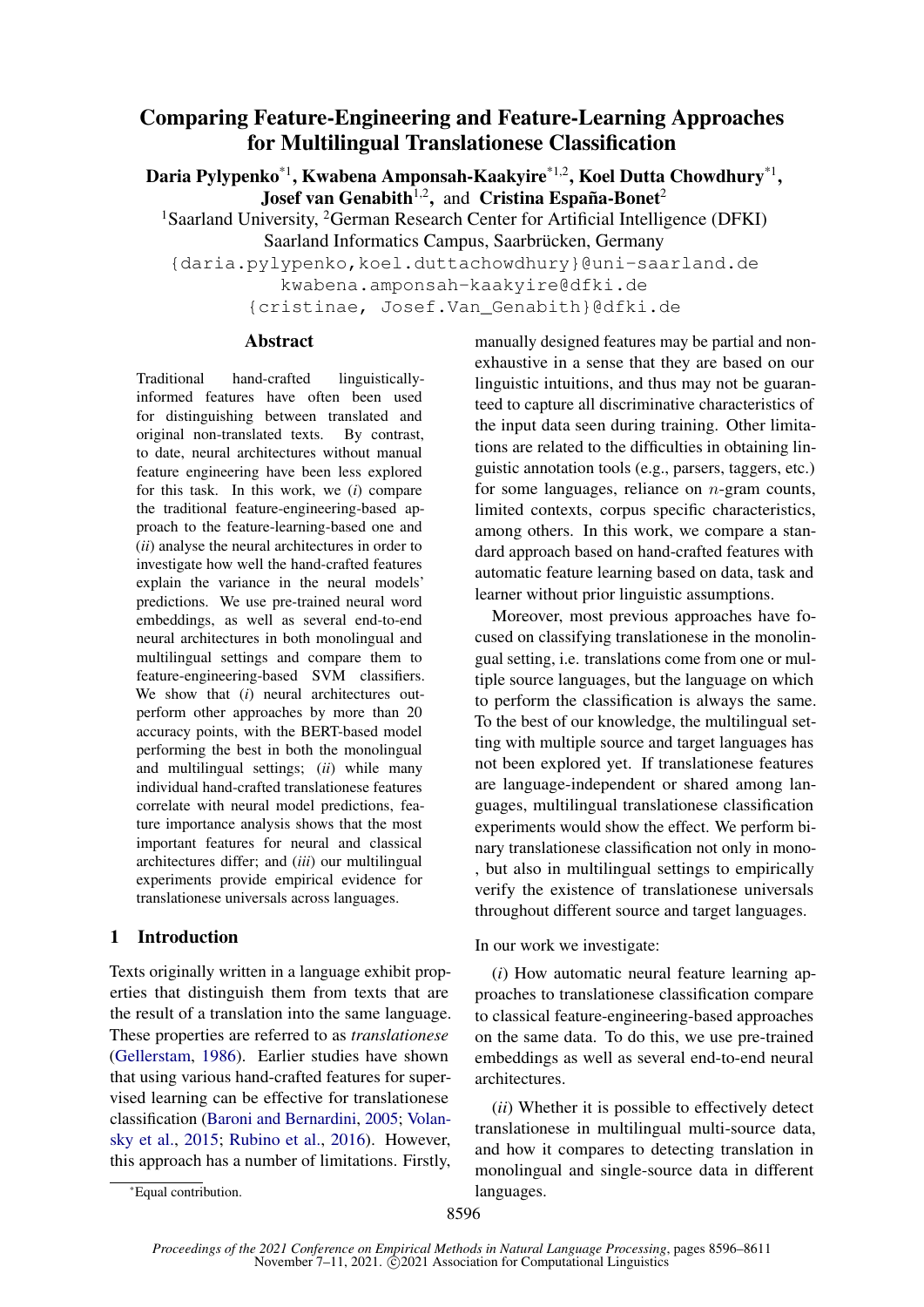(*iii*) Whether a) translationese features learned in one setting can be useful in a different setting and  $b$ ) the overhead of training separate monolingual models can be reduced by either multi-source monolingual models for a given target language or even better, a multilingual model. For this we perform cross-data evaluation.

(*iv*) Whether variation observed in predictions of neural models can be explained by linguistically inspired hand-crafted features. We perform linear regression experiments to study the correlation between hand-crafted features and predictions of representation learning models as a starting point for investigating neural models which do not lend themselves easily to full explainability.

We show that:

- representation-learning approaches outperform hand-crafted feature-selection methods for translationese classification, with BERT giving the highest accuracy,
- it is possible to classify translationese in the multilingual data, but models trained on monolingual single-source data generally yield better performance than models trained on multisource and multilingual data,
- in contrast to hand-crafted feature-based models, neural models perform relatively well on different datasets (cross-data evaluation), and single-source can, to a reasonable extent, be substituted by multi-source mono- and multilingual models,
- many traditional hand-crafted translationese features exhibit significant correlation with the predictions of the neural models. However, a feature importance analysis shows that the most important features for neural networks and for classical architectures differ.

The paper is organized as follows. Section [2](#page-1-0) describes related work. Section [3](#page-1-1) introduces the architectures used in our study. Section [4](#page-3-0) discusses the data and presents the main classification results. We perform cross-data evaluations in Section [5](#page-5-0) and analyze feature importance and correlation in Section [6.](#page-7-0) Finally, we summarize and draw conclusions in Section [7.](#page-8-0)

## <span id="page-1-0"></span>2 Related Work

Recent work on translationese, both on humanand machine-translated texts, explores topics ranging from translationese characterization [\(Volan](#page-10-0)[sky et al.,](#page-10-0) [2015;](#page-10-0) [Bogoychev and Sennrich,](#page-9-2) [2019;](#page-9-2) [Bizzoni et al.,](#page-9-3) [2020\)](#page-9-3) to unsupervised classification [\(Rabinovich and Wintner,](#page-10-2) [2015\)](#page-10-2), to exploring insights into the structure of language typologies with respect to different translationese properties [\(Rabinovich et al.,](#page-10-3) [2017;](#page-10-3) [Bjerva et al.,](#page-9-4) [2019;](#page-9-4) [Dutta Chowdhury et al.,](#page-9-5) [2020,](#page-9-5) [2021\)](#page-9-6), to the effects on downstream tasks such as machine translation [\(Stymne,](#page-10-4) [2017;](#page-10-4) [Toral et al.,](#page-10-5) [2018;](#page-10-5) [Zhang and Toral,](#page-10-6) [2019;](#page-10-6) [Freitag et al.,](#page-9-7) [2019;](#page-9-7) [Edunov et al.,](#page-9-8) [2020;](#page-9-8) [Riley et al.,](#page-10-7) [2020;](#page-10-7) [Graham et al.,](#page-9-9) [2020\)](#page-9-9), to translationese data collection [\(Rabinovich et al.,](#page-10-8) [2015;](#page-10-8) [Ni](#page-10-9)[sioi et al.,](#page-10-9) [2016;](#page-10-9) [Amponsah-Kaakyire et al.,](#page-9-10) [2021\)](#page-9-10).

Traditional translationese classification approaches rely on manually designed features, such as n-gram frequencies on tokens, part-of-speech (POS) tags or lemmas [\(Baroni and Bernardini,](#page-9-1) [2005;](#page-9-1) [van Halteren,](#page-10-10) [2008;](#page-10-10) [Kurokawa et al.,](#page-10-11) [2009\)](#page-10-11), function word frequencies [\(Koppel and Ordan,](#page-10-12) [2011;](#page-10-12) [Tolochinsky et al.,](#page-10-13) [2018\)](#page-10-13), character-level features [\(Popescu,](#page-10-14) [2011;](#page-10-14) [Avner et al.,](#page-9-11) [2016\)](#page-9-11), surface and lexical features [\(Ilisei et al.,](#page-9-12) [2010;](#page-9-12) [Volan](#page-10-0)[sky et al.,](#page-10-0) [2015\)](#page-10-0), syntactic features [\(Ilisei et al.,](#page-9-12) [2010;](#page-9-12) [Rubino et al.,](#page-10-1) [2016\)](#page-10-1), morpheme-based features [\(Avner et al.,](#page-9-11) [2016;](#page-9-11) [Volansky et al.,](#page-10-0) [2015\)](#page-10-0), information-density-based features [\(Rubino et al.,](#page-10-1) [2016\)](#page-10-1), etc.

By contrast, to date neural approaches to translationese [\(Bjerva et al.,](#page-9-4) [2019;](#page-9-4) [Dutta Chowdhury](#page-9-5) [et al.,](#page-9-5) [2020\)](#page-9-5) have received less attention. While [Bjerva et al.](#page-9-4) [\(2019\)](#page-9-4) have used learned language representations to show that the distance in the representational space reflects language phylogeny, [Dutta Chowdhury et al.](#page-9-5) [\(2020,](#page-9-5) [2021\)](#page-9-6) use divergence from isomorphism between embedding spaces to reconstruct phylogenetic trees from translationese data. [Sominsky and Wintner](#page-10-15) [\(2019\)](#page-10-15) train a BiLSTM for translation direction identification and report accuracy up to 81.0% on Europarl data.

### <span id="page-1-1"></span>3 Architectures

# 3.1 Feature-Selection-Based Classification (**Handcr.+SVM**)

We employ the *INFODENS* toolkit [\(Taie et al.,](#page-10-16) [2018\)](#page-10-16) to extract hand-crafted features to train and evaluate a classifier. We use a support vector ma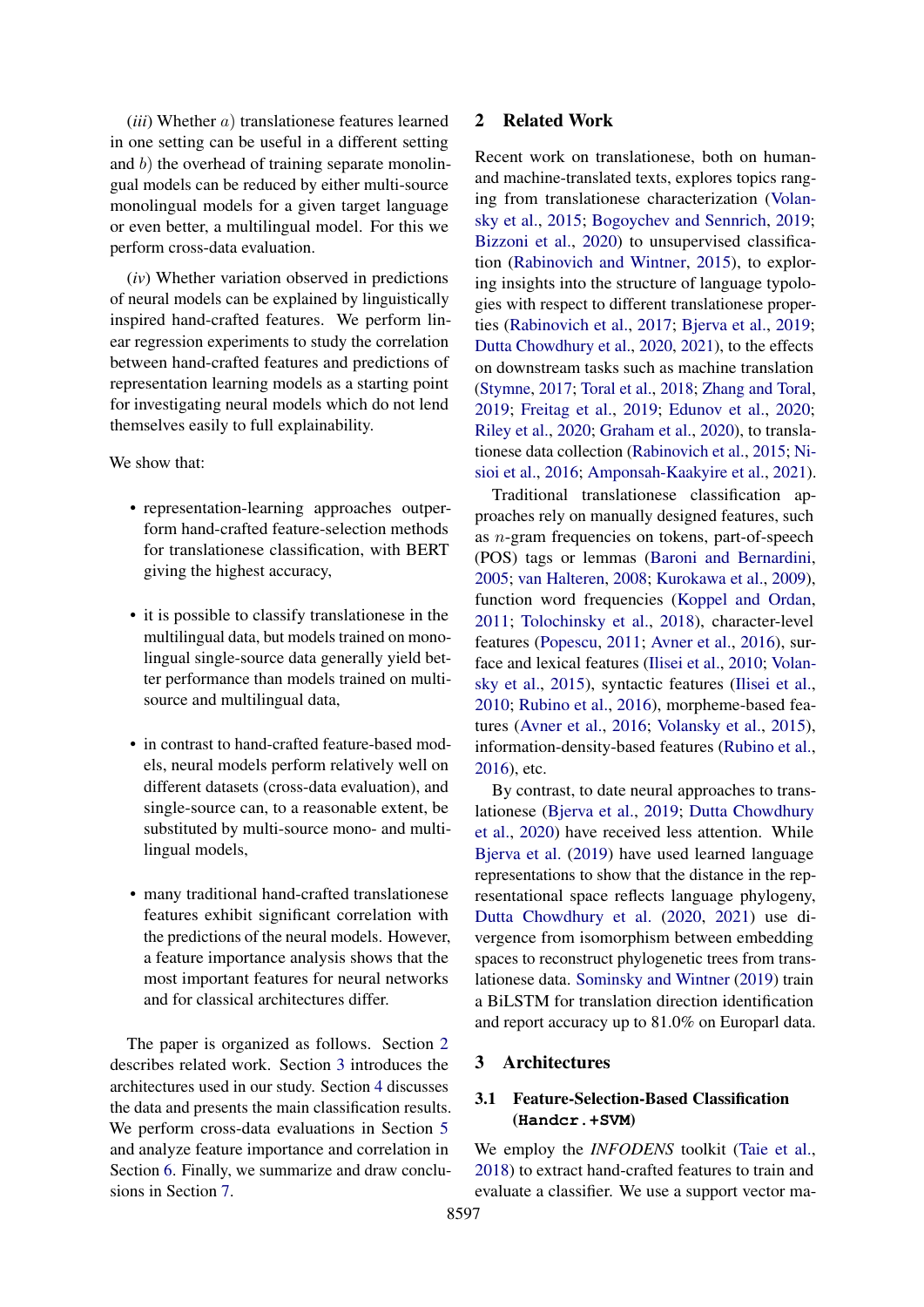chine classifier (SVM) with linear kernel, and fit the hyperparameter  $C$  on the validation set. For the choice of features, we replicate the setup from [\(Amponsah-Kaakyire et al.,](#page-9-10) [2021\)](#page-9-10), using a 108 dimensional feature vector, inspired by the feature set described in [\(Rubino et al.,](#page-10-1) [2016\)](#page-10-1). In particular, we use:

- 1. surface features: average word length, syllable ratio, paragraph length. These surface features can be connected to the simplification hypothesis [\(Ilisei et al.,](#page-9-12) [2010;](#page-9-12) [Volansky](#page-10-0) [et al.,](#page-10-0) [2015\)](#page-10-0), as it is assumed that translations contain simpler shorter words than original texts.
- 2. lexical features: lexical density, type-token ratio. These lexical features can also be linked to the simplification hypothesis, due to the assumption that original texts have richer vocabulary than translated ones and contain a higher proportion of content words [\(Laviosa,](#page-10-17) [1998;](#page-10-17) [Baker et al.,](#page-9-13) [1993\)](#page-9-13).
- 3. unigram bag-of-PoS: These features correspond to the source interference (shiningthrough) hypothesis [\(Volansky et al.,](#page-10-0) [2015\)](#page-10-0), as POS n-grams reflect grammatical structure, which might be altered in translations due to the influence of the source language grammar.
- 4. language modelling features: log probabilities and perplexities with and without considering the end-of-sentence token, according to forward and backward  $n$ -gram language models ( $n \in [1, 5]$ ) built on tokens and POS tags. It is hypothesized that the perplexity of translated texts may be increased because of simplification, explicitation and interference [\(Rubino et al.,](#page-10-1) [2016\)](#page-10-1).
- 5.  $n$ -gram frequency distribution features: percentages of n-grams in the paragraph occurring in each quartile ( $n \in [1, 5]$ ). This feature could be linked to the normalization hypothesis, according to which translated texts are expected to contain more collocations, i.e. high-frequency *n*-grams [\(Toury,](#page-10-18) [1980;](#page-10-18) [Kenny,](#page-10-19) [2001\)](#page-10-19).

In our experiments, language models and  $n$ gram frequency distributions are built on the training set. The n-gram language models are estimated with SRILM [\(Stolcke,](#page-10-20) [2002\)](#page-10-20) and Spa $Cy<sup>1</sup>$  $Cy<sup>1</sup>$  $Cy<sup>1</sup>$  is used

for POS-tagging. Features are scaled by their maximum absolute values. The full list of 108 features is given in the Appendix [A.1.](#page-11-0)

### 3.2 Embedding-based Classification

## 3.2.1 Average pre-trained embeddings + SVM (**Wiki+SVM)**

We compute an average of all token vectors in the paragraph, and use this mean vector as a feature vector to train a SVM classifier with linear kernel. We work with the publicly available language specific 300-dimensional pre-trained Wiki word vector models trained on Wikipedia using *fastText*[2](#page-2-1) [\(Joulin et al.,](#page-9-14) [2016\)](#page-9-14).

# 3.2.2 Gaussian distributions for similarity-based classification (**Wiki+Gauss.+SVM**)

We follow [Das et al.](#page-9-15) [\(2015\)](#page-9-15); [Nikolentzos et al.](#page-10-21) [\(2017\)](#page-10-21) and [Gourru et al.](#page-9-16) [\(2020\)](#page-9-16) and represent a text as a multivariate Gaussian distribution based on the distributed representations of its words. We perform similarity-based classification with SVMs where the kernel represents similarities between pairs of texts. We work with the same pre-trained Wikipedia embeddings as in Wiki+SVM for the words in the model and initialize the ones not contained in the model to random vectors.

Specifically, the method assumes that each word w is a sample drawn from a Gaussian distribution with mean vector  $\mu$  and covariance matrix  $\sigma^2$ :

<span id="page-2-2"></span>
$$
w \sim \mathcal{N}(\mu, \sigma^2) \tag{1}
$$

A text is then characterized by the average of its words and their covariance. The similarity between texts is represented by the convex combination of the similarities of their mean vectors  $\mu_i$  and  $\mu_j$  and their covariances matrices  $\sigma_i^2$  and  $\sigma_j^2$ .

$$
similarity = \alpha(sim(\mu_i, \mu_j)) + (1 - \alpha)(sim(\sigma_i^2, \sigma_j^2))
$$
 (2)

where  $\alpha \in [0,1]$  and the similarities between the mean vectors and co-variances matrices are computed using cosine similarity and element-wise product, respectively. Finally, a SVM classifier is employed using the kernel matrices of Equation [2](#page-2-2) to perform the classification.

<span id="page-2-0"></span><sup>1</sup><https://spacy.io/>

<span id="page-2-1"></span><sup>2</sup>[https://fasttext.cc/docs/en/](https://fasttext.cc/docs/en/pretrained-vectors.html) [pretrained-vectors.html](https://fasttext.cc/docs/en/pretrained-vectors.html)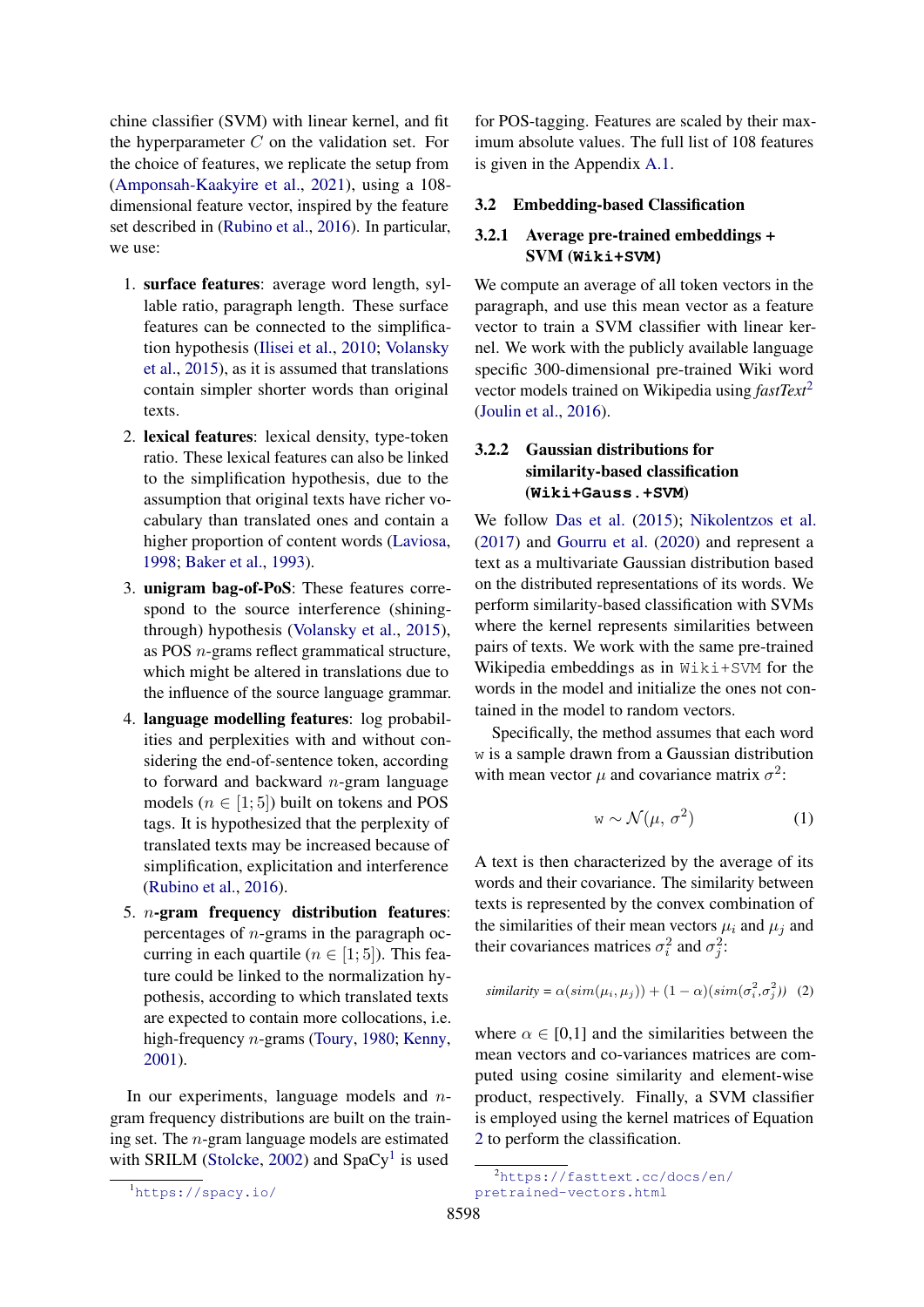#### 3.3 Neural Classification

#### 3.3.1 fastText classifier (**FT**)

*fastText* [\(Joulin et al.,](#page-9-14) [2016\)](#page-9-14) is an efficient neural network model with a single hidden layer. The *fast-Text* model represents texts as a bag of words and bag of n-gram tokens. Embeddings are averaged to form the final feature vector. A linear transformation is applied before a hierarchical softmax function to calculate the class probabilities. Word vectors are trained from scratch on our data.

### 3.3.2 Pre-trained embeddings + FT (**Wiki+FT**)

In this model we work with the pre-trained word vectors from Wikipedia to initialize the fastText classifier. The data setting makes this directly comparable to Wiki+SVM, a non-neural classifier.

## 3.3.3 Long short-term memory network (**LSTM**)

We use a single-layer uni-directional LSTM [\(Hochreiter and Schmidhuber,](#page-9-17) [1997\)](#page-9-17) with embedding and hidden layer with 128 dimensions. The embedding layer uses wordpiece subunits and is randomly-initialised. We pool (average) all hidden states, and pass the output to a binary linear classifier. We use a batch size of 32, learning rate of 1·10−<sup>2</sup> , and Adam optimiser with *Pytorch* defaults.

# 3.3.4 Simplified transformer (**Simpl.Trf.**)

We use a single-layer encoder–decoder transformer with the same hyperparameters and wordpiece embedding layer as the LSTM. The architecture has no positional encodings. Instead, we introduce a simple cumulative sum-based contextualisation. The attention computation has been simplified to element-wise operations and there are no feedforward connections. A detailed description is provided in Appendix [A.2.](#page-14-0)

## 3.3.5 Bidirectional Encoder Representations from Transformers (**BERT**)

We use the BERT-base multilingual uncased model (12 layers, 768 hidden dimensions, 12 attention heads) [\(Devlin et al.,](#page-9-18) [2019\)](#page-9-18). Fine-tuning is done with the *simpletransformers*<sup>[3](#page-3-1)</sup> library. For this, the representation of the [CLS] token goes through a pooler, where it is linearly projected, and a tanh activation is applied. Afterwards it undergoes dropout with probability 0.1 and is fed into a binary linear

<span id="page-3-4"></span>

| Corpus         | Training | Dev. | Test |
|----------------|----------|------|------|
| TRG-SRC        | 30k      | 6k   | 6k   |
| <b>TRG-ALL</b> | 30k      | 6k   | 6k   |
| ALL-ALL[3]     | 89k      | 19k  | 19k  |
| ALL-ALL[8]     | 67k      | 14k  | 14k  |

Table 1: Number of paragraphs in each of the datasets. Average paragraph length is around 80 tokens.

classifier. We use a batch size of 32, learning rate of  $4 \cdot 10^{-5}$ , and the Adam optimiser with epsilon 1 · 10−<sup>8</sup> . Models were fine-tuned on 4 GPUs.

We design and compare our "lean" single-layer LSTM and simplified transformer models with BERT in order to investigate whether the amount of data and the complexity of the task necessitate complex and large networks.[4](#page-3-2)

### <span id="page-3-0"></span>4 Translationese Classification

#### 4.1 Data

We use monolingual and multilingual translationese corpora from [Amponsah-Kaakyire et al.](#page-9-10) [\(2021\)](#page-9-10) which contain annotated paragraphs (avg. 80 tokens) of the proceedings of the European parliament, the Multilingual Parallel Direct Eu-roparl<sup>[5](#page-3-3)</sup> (MPDE). Annotations indicate the source (SRC) and target languages (TRG), the "original" or "translationese" label, and whether the translations are direct or undefined (possibly translated through a pivot language). As texts translated through a pivot language may have different characteristics from directly translated texts, here we only use the direct translations. For the initial experiment we focus on 3 languages: German (DE), English (EN) and Spanish (ES). We adopt the following format for data description: we refer to translationese corpora (i.e. corpora where half of the data is originals, half translationese) with the "TRG–SRC" notation (with a dash): TRG is the language of the corpus, SRC is the source language, from which the translation into the TRG language was done in order to produce the translationese half. The "TRG←SRC" notation (with an arrow) denotes the result of translating a text from SRC into TRG language. We use it to refer only to the

<span id="page-3-1"></span><sup>3</sup>[github.com/ThilinaRajapakse/](github.com/ThilinaRajapakse/simpletransformers) [simpletransformers](github.com/ThilinaRajapakse/simpletransformers)

<span id="page-3-2"></span><sup>&</sup>lt;sup>4</sup>The two lean architectures drastically decrease the number of core parameters. The number of parameters is 85 M for BERT, 132 k for the LSTM and 768 for the simplified transformer when the embedding layer and the classifier, which are common to the 3 architectures, are not considered.

<span id="page-3-3"></span><sup>&</sup>lt;sup>5</sup>[github.com/UDS-SFB-B6-Datasets/](github.com/UDS-SFB-B6-Datasets/Multilingual-Parallel-Direct-Europarl) [Multilingual-Parallel-Direct-Europarl](github.com/UDS-SFB-B6-Datasets/Multilingual-Parallel-Direct-Europarl)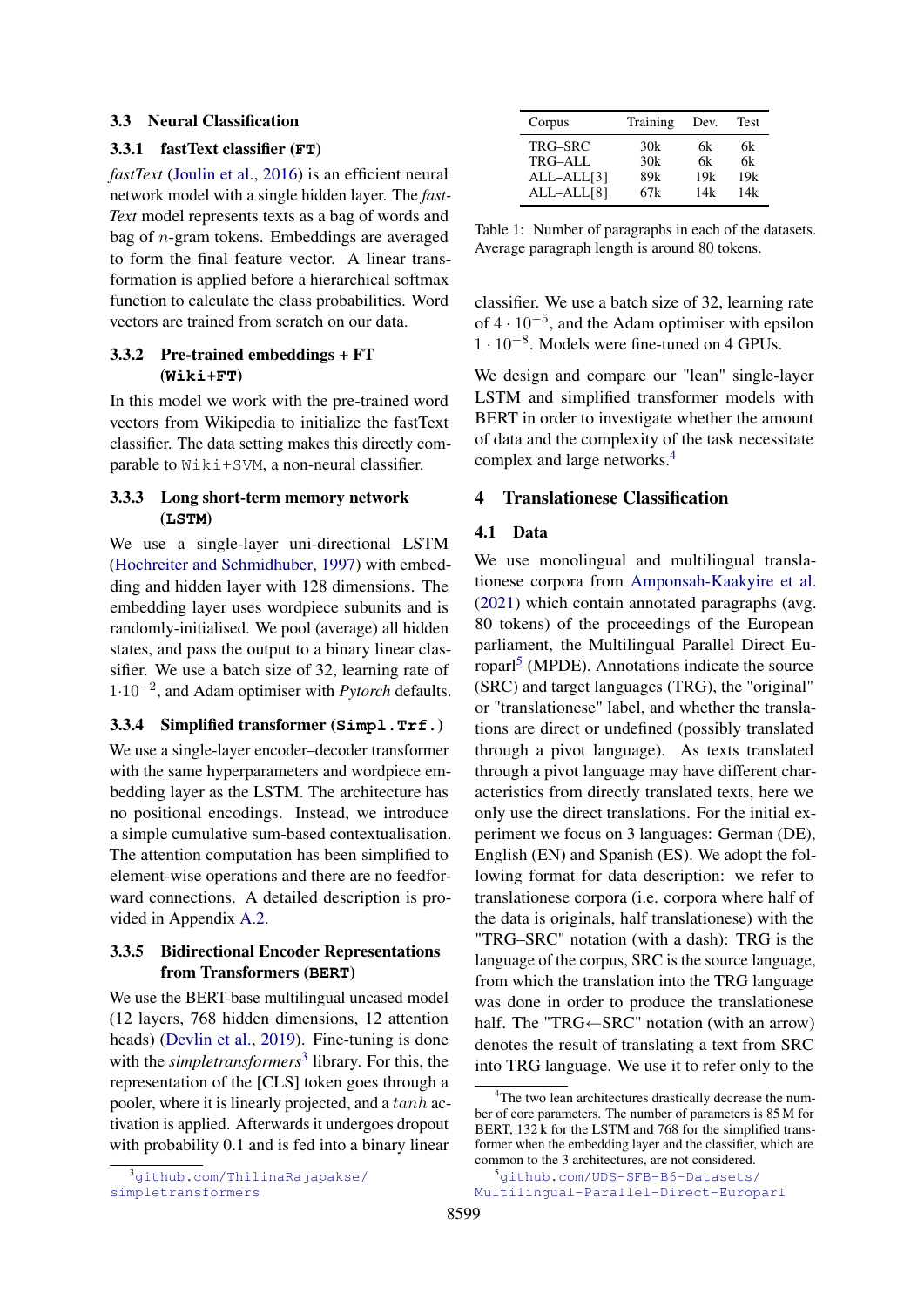<span id="page-4-0"></span>

|              | Handcr.<br>$+$ SVM | Wiki<br>$+$ SVM | Wiki<br>+Gauss.<br>$+$ SVM | fastText<br>(FT) | Wiki<br>$+FT$  | LSTM           | Simpl.<br>Trf. | <b>BERT</b>    |
|--------------|--------------------|-----------------|----------------------------|------------------|----------------|----------------|----------------|----------------|
| DE-EN        | $71.5 + 0.0$       | $77.7+0.1$      | $67.6 \pm 0.1$             | $88.4 + 0.0$     | $89.2 + 0.0$   | $89.5 \pm 0.4$ | $89.7 \pm 0.2$ | $92.4 + 0.2$   |
| DE-ES        | $76.2 + 0.0$       | $79.4 + 0.3$    | $68.2 + 0.2$               | $90.9 \pm 0.0$   | $91.9 \pm 0.0$ | $91.9 \pm 0.2$ | $91.6 \pm 0.2$ | $94.4 + 0.1$   |
| EN-DE        | $67.6 + 0.7$       | $72.5 + 0.2$    | $64.5 + 0.2$               | $85.1 + 0.0$     | $85.9 + 0.1$   | $86.8 \pm 0.5$ | $85.8 + 0.2$   | $90.7 + 0.1$   |
| EN-ES        | $70.1 \pm 0.2$     | $77.5 \pm 0.4$  | $67.1 \pm 0.4$             | $87.6 \pm 0.0$   | $88.7 \pm 0.0$ | $89.1 \pm 0.3$ | $89.3 \pm 0.4$ | $91.9 \pm 0.4$ |
| <b>ES-DE</b> | $71.0 + 0.0$       | $75.7 + 0.4$    | $70.1 + 0.4$               | $88.4 + 0.0$     | $89.1 + 0.0$   | $90.2 + 0.2$   | $90.4 + 0.3$   | $92.3 + 0.2$   |
| ES-EN        | $66.7 + 0.0$       | $70.1 + 0.3$    | $67.0 \pm 0.7$             | $87.0 \pm 0.1$   | $87.9 \pm 0.0$ | $88.8 \pm 0.4$ | $88.4 \pm 0.2$ | $91.4 \pm 0.3$ |
| DE-ALL       | $72.6 + 0.0$       | $64.3 + 0.0$    | $65.1 + 0.1$               | $87.4 + 0.0$     | $88.3 \pm 0.0$ | $88.5 \pm 0.2$ | $88.6 \pm 0.4$ | $90.9 + 0.3$   |
| EN-ALL       | $65.3 \pm 0.0$     | $64.6 + 0.0$    | $62.5 + 0.1$               | $82.7+0.0$       | $84.4 + 0.0$   | $84.2 + 0.4$   | $83.8 + 0.3$   | $87.9 + 0.4$   |
| ES-ALL       | $67.4 + 0.0$       | $67.3 + 0.0$    | $66.5 + 0.2$               | $84.9 \pm 0.0$   | $85.9 + 0.0$   | $87.0 \pm 0.3$ | $86.9 + 0.3$   | $89.9 + 0.1$   |
| $ALL-ALL[3]$ | $58.9 \pm 0.0$     |                 |                            | $85.0 + 0.0$     |                | $84.4 \pm 0.3$ | $84.5 + 0.2$   | $89.6 + 0.2$   |
| ALL-ALL[8]   | $65.4 \pm 0.1$     |                 |                            | $70.4 \pm 0.1$   |                | $77.2 \pm 0.3$ | $77.9 + 0.1$   | $84.6 + 0.2$   |

Table 2: Translationese classification average accuracy on the mono- and multilingual test sets (average and standard deviation over 5 runs).

translationese half of the corpus.

For our experiments we extract four datasets from MPDE with summary statistics in Table [1.](#page-3-4)

- 1. Monolingual single-source data: DE–EN, DE– ES, EN–DE, EN–ES, ES–DE, ES–EN. For each corpus, there is an equal number of translated and original paragraphs.
- 2. Monolingual multi-source data: DE–ALL, EN–ALL, ES–ALL. For DE–ALL, e.g., half of the data is DE original texts, and the other half contains equal proportions of DE←ES and DE←EN.
- 3. Multilingual multi-source data: ALL– ALL[3]. There is an equal number of originals: DE, EN and ES, which together make up 50% of the examples. The other 50% which are translated are equal proportions of DE←EN, DE←ES, EN←DE, EN←ES, ES←DE and ES←EN.

EN, DE and ES are relatively close typologically. We conduct additional experiments in order to investigate how well the classification can be performed when more and more distant languages are involved:

4. Multilingual multi-source data large: ALL– ALL[8], balanced in the same way as ALL– ALL[3], but with the addition of Greek (EL), French (FR), Italian (IT), Dutch (NL) and Portuguese (PT).

For all settings we perform binary classification: original vs. translated.

#### 4.2 Results

Paragraph-level translationese classification results with mean and standard deviations over 5 runs are reported in Table [2.](#page-4-0) Overall, the BERT model outperforms other architectures in all settings, followed closely by the other end-to-end neural architectures. Using the pre-trained Wiki embeddings helps improving the accuracy of the fastText method in all cases. Among the approaches with the SVM classifier, Wiki+SVM performs best in the single-source settings, but shows lower accuracy than Handcr.+SVM in the multi-source (TRG–ALL) settings. Wiki+Gauss.+SVM performs worst apart from on ES–EN and DE–ALL.

In the monolingual single-source settings, we observe that accuracy is slightly lower when the source language is typologically closer to the text language, i.e. it becomes more difficult to detect translationese. Specifically, DE–EN tends to have lower accuracy than DE–ES; EN–DE lower accuracy than EN–ES; and ES–EN lower accuracy than ES–DE. Accuracy generally drops when going from single-source to the multi-source setting, e.g. from DE–EN and DE–ES to DE–ALL. The EN–ALL dataset is the most difficult for most of the models among the TRG–ALL datasets. The ALL–ALL[3] setting exhibits comparable accuracy to the TRG–ALL setting for the neural models, but for the SVM there is a drop of around 9 points. Throughout our discussion we always report absolute differences between systems. The ALL–ALL[8] data results in reduced accuracy for most architectures, except Handcr.+SVM.

Neural-classifier-based models substantially outperform the other architectures: the SVMs trained with hand-crafted linguistically-inspired features,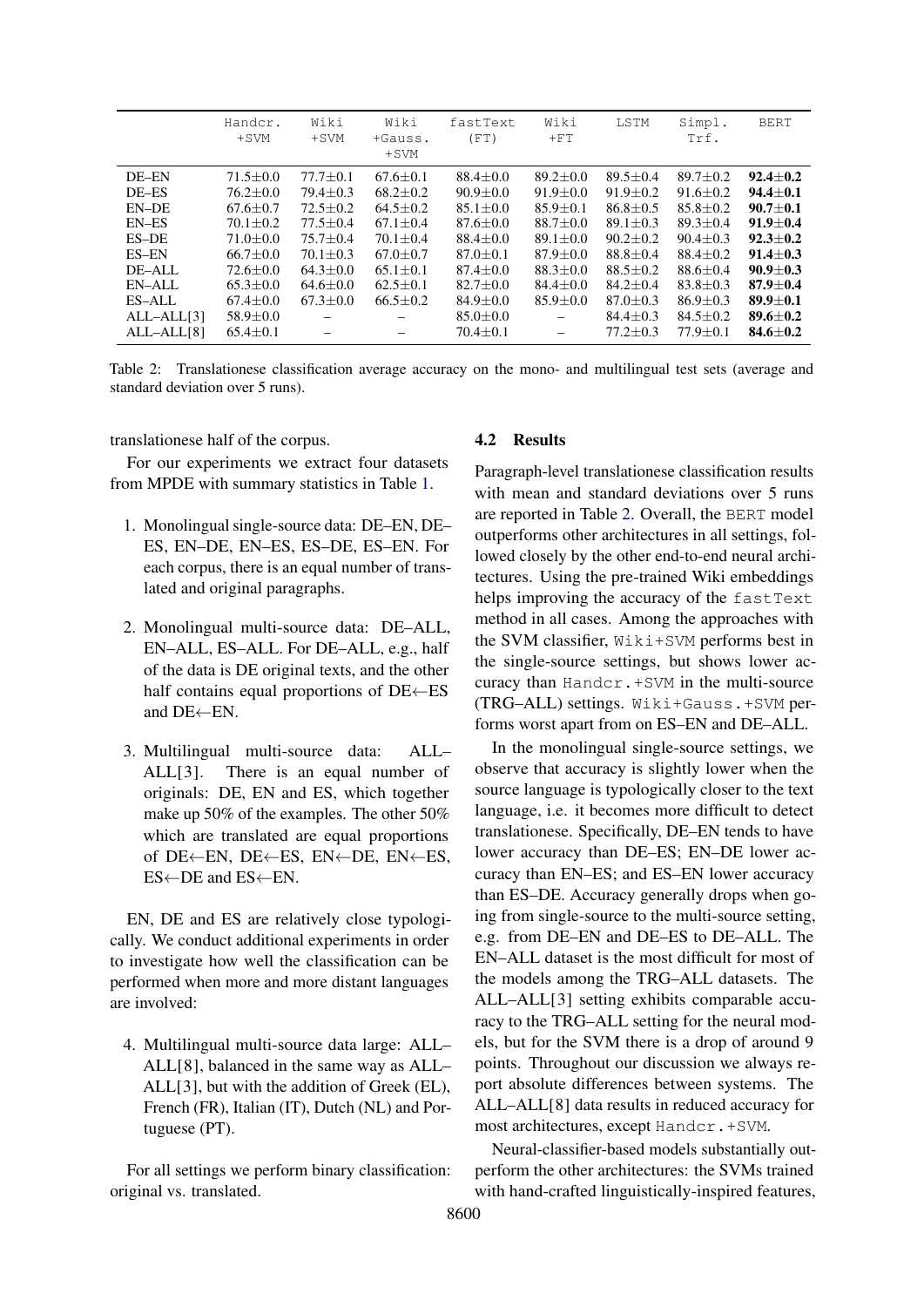<span id="page-5-1"></span>

|              | DE-EN                    | DE-ES                    | EN-DE                    | EN-ES                    | ES-DE                    | <b>ES-EN</b>             | DE-ALL                   | EN-ALL                   | ES-ALL                   |
|--------------|--------------------------|--------------------------|--------------------------|--------------------------|--------------------------|--------------------------|--------------------------|--------------------------|--------------------------|
| DE-EN        | $92.4 \pm 0.2$           | $76.6 \pm 0.7$           | $\overline{\phantom{0}}$ | $\overline{\phantom{a}}$ | $\overline{\phantom{0}}$ | $\overline{\phantom{0}}$ | $90.5 \pm 0.3$           | $\overline{\phantom{a}}$ |                          |
| DE-ES        | $82.6 \pm 1.1$           | $94.4 \pm 0.1$           |                          | $\overline{\phantom{a}}$ |                          | $\overline{\phantom{a}}$ | $91.8 \pm 0.4$           |                          |                          |
| EN-DE        |                          | $\overline{\phantom{a}}$ | $90.7 \pm 0.1$           | $64.7 + 1.4$             | $\overline{\phantom{0}}$ |                          | $\overline{\phantom{a}}$ | $87.3 \pm 0.4$           |                          |
| <b>EN-ES</b> | $\overline{\phantom{a}}$ | $\overline{\phantom{a}}$ | $72.9 + 0.9$             | $91.9 \pm 0.4$           | $\overline{\phantom{0}}$ | $\overline{\phantom{a}}$ | $\overline{\phantom{a}}$ | $88.6 \pm 0.4$           |                          |
| <b>ES-DE</b> |                          | $\overline{\phantom{a}}$ |                          | $\overline{\phantom{a}}$ | $92.3 \pm 0.2$           | $78.8 \pm 0.9$           | $\overline{\phantom{a}}$ | $\overline{\phantom{a}}$ | $90.6 \pm 0.1$           |
| ES-EN        |                          | $\overline{\phantom{a}}$ |                          | $\overline{\phantom{a}}$ | $78.8 + 1.6$             | $91.4 \pm 0.3$           |                          | $\overline{\phantom{0}}$ | $89.0 + 0.2$             |
| DE-ALL       | $87.3 + 0.6$             | $85.3 + 0.4$             | $\overline{\phantom{a}}$ | $\overline{\phantom{a}}$ | $\overline{\phantom{0}}$ | $\overline{\phantom{0}}$ | $90.9 \pm 0.3$           |                          | $\overline{\phantom{0}}$ |
| EN-ALL       |                          | $\overline{\phantom{a}}$ | $81.7 + 0.5$             | $78.3 \pm 0.7$           |                          |                          |                          | $87.9 \pm 0.4$           |                          |
| ES-ALL       | ٠                        | $\overline{\phantom{a}}$ |                          | $\overline{\phantom{a}}$ | $85.9 + 0.9$             | $85.0 + 0.6$             | $\overline{\phantom{a}}$ |                          | $89.9 + 0.1$             |

Table 3: BERT translationese classification accuracy of all TRG–SRC and TRG–ALL models on TRG–SRC and TRG–ALL test sets (average and standard deviation over 5 runs). Columns: training set; rows: test set.

e.g., trail BERT by ∼20 accuracy points.

To make sure our hand-crafted-feature-based SVM results are competitive, we compare them with [Rabinovich and Wintner](#page-10-2) [\(2015\)](#page-10-2) on our data. [Rabinovich and Wintner](#page-10-2) [\(2015\)](#page-10-2) show that training a SVM classifier on the top 1000 most frequent POS- or character-trigrams yields SOTA translationese classification results on Europarl data. On our data, POS-trigrams yield around 5 points increase in accuracy for most of the datasets and character-trigrams tend to lower the accuracy by around 4 points (Appendix [A.3\)](#page-15-0). For the remainder of the paper we continue to work with our handcrafted features, designed to capture various linguistic aspects of translationese.

# <span id="page-5-0"></span>5 Multilinguality and Cross-Language Performance

Since neural architectures perform better than the non-neural ones, we perform the multilingual and cross-language analysis only with the neural models. We evaluate the models trained on one dataset on the other ones, in order to verify:

- Whether for a given target language, the model trained to detect translationese from one source language, can detect translationese from another source language:  $TRG-SRC<sub>1</sub>$  on TRG–SRC<sub>2</sub>, and TRG–SRC on TRG–ALL;
- How well the model trained to detect translationese from multiple source languages can detect translationese from a single source language: TRG–ALL on TRG–SRC, and ALL– ALL[3] on TRG–SRC;
- How well the model trained to detect translationese in multilingual data performs on monolingual data: ALL–ALL[3] on TRG– ALL, and ALL–ALL[3] on TRG–SRC.

Table [3](#page-5-1) shows the results of cross-data testing for the monolingual models for the best-performing architecture (BERT). For the single-source monolingual models, we observe a relatively smaller drop (up to 13 percentage points) in performance when testing TRG–SRC on TRG–ALL (as compared to testing TRG–SRC on TRG–SRC), and a larger drop (up to 27 points) when testing TRG–  $SRC<sub>1</sub>$  on TRG–SRC<sub>2</sub> (as compared to testing TRG–  $SRC<sub>1</sub>$  on TRG–SRC<sub>2</sub>). The fact that classification performance stays above 64% confirms the hypothesis that translationese features are sourcelanguage-independent.

Another trend that can be observed is that in cross testing  $TRG-SRC_1$  and  $TRG-SRC_2$ , the model where the source language is more distant from the target suffers larger performance drop when tested on the test set with the closer-related source language, than the other way around. For instance, the DE–ES model tested on the DE–EN data suffers a decrease of 17.8 points, and DE– EN model tested on the DE–ES data suffers a decrease of 9.8 points. This may be due to DE–EN having learned more of the general translationese features, which helps the model to obtain higher accuracy on the data with a different source, while the DE–ES model may have learned to rely more on the language-pair-specific features, and therefore it gives lower accuracy on the data with the different source. A similar observation has been made by [Koppel and Ordan](#page-10-12) [\(2011\)](#page-10-12).

For the multi-source monolingual models (TRG– ALL), testing on  $TRG-SRC_1$  and  $TRG-SRC_2$ datasets shows a slight increase in performance for a source language that is more distant from the target, and a slight decrease for the more closelyrelated source language (as compared to testing TRG–ALL on TRG–ALL).

Table [4](#page-6-0) displays the results of testing the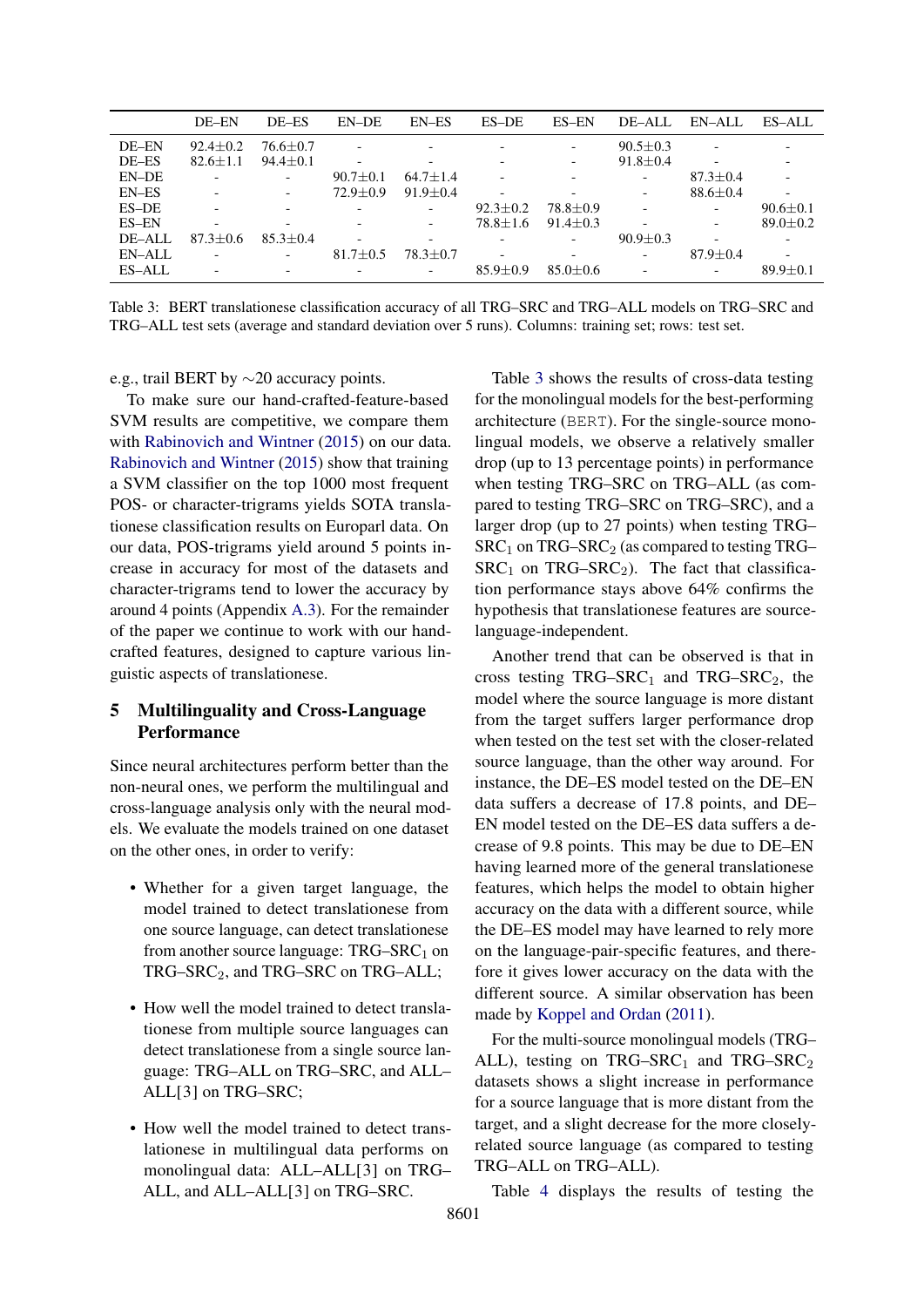<span id="page-6-0"></span>

|              | Handcr.<br>$+$ SVM                  | fastText<br>(FT)                    | Simpl.<br>Trf.                      | LSTM                                | <b>BERT</b>                         |
|--------------|-------------------------------------|-------------------------------------|-------------------------------------|-------------------------------------|-------------------------------------|
| DE-EN        | 58.5 $\pm$ 0.0 ( $\downarrow$ 13.0) | 85.9 $\pm$ 0.0 ( $\downarrow$ 2.5)  | $85.5 \pm 0.5$ ( $\downarrow 4.3$ ) | $86.6 \pm 0.7$ ( $\downarrow$ 2.9)  | $90.5 \pm 0.3$ ( $\downarrow$ 1.9)  |
| DE-ES        | 57.0 $\pm$ 0.0 ( $\downarrow$ 19.2) | $88.3 \pm 0.0$ ( $\downarrow$ 2.6)  | $87.2 \pm 0.5$ ( $\downarrow 4.3$ ) | $85.3 \pm 0.3$ ( $\downarrow 6.9$ ) | $91.5 \pm 0.2$ ( $\downarrow$ 2.9)  |
| EN-DE        | $50.0 \pm 0.0$ ( $\downarrow$ 17.6) | $81.5 \pm 0.1$ ( $\downarrow 3.6$ ) | $81.1 \pm 0.3$ ( $\downarrow 4.7$ ) | $80.9 \pm 0.3$ (15.8)               | $87.2 \pm 0.4$ ( $\downarrow$ 3.5)  |
| EN-ES        | $50.5 \pm 0.0$ ( $\downarrow$ 19.6) | $84.6 \pm 0.0$ ( $\downarrow$ 3.0)  | $83.5 \pm 0.5$ ( $\downarrow$ 5.9)  | $83.8 \pm 0.6$ (15.3)               | 88.9 $\pm$ 0.3 ( $\downarrow$ 3.0)  |
| ES-DE        | $50.0 \pm 0.0$ ( $\downarrow$ 21.0) | $85.6 \pm 0.0$ ( $\downarrow$ 2.8)  | $86.2 \pm 0.4$ ( $\downarrow$ 4.3)  | $85.7 \pm 0.5$ ( $\downarrow$ 4.6)  | $90.4 \pm 0.4$ ( $\downarrow$ 1.9)  |
| ES-EN        | $51.3 \pm 0.0$ ( $\downarrow$ 15.4) | 84.1 $\pm$ 0.0 ( $\downarrow$ 2.9)  | 84.6 $\pm$ 0.4 ( $\downarrow$ 0.4)  | $82.1 \pm 0.4$ ( $\downarrow 6.7$ ) | 89.0 $\pm$ 0.4 ( $\downarrow$ 2.4)  |
| DE-ALL       | 59.9 $\pm$ 0.0 ( $\downarrow$ 12.7) | $87.2 \pm 0.0$ ( $\downarrow 0.2$ ) | $86.3 \pm 0.4$ ( $\downarrow$ 2.3)  | $85.9 \pm 0.5$ ( $\downarrow$ 2.6)  | $90.8 \pm 0.1$ ( $\downarrow 0.1$ ) |
| EN-ALL       | $50.2 \pm 0.0$ ( $\downarrow$ 15.1) | 82.9 $\pm$ 0.0 ( $\uparrow$ 0.2)    | 82.0 $\pm$ 0.1 ( $\downarrow$ 1.8)  | $82.2 \pm 0.2$ ( $\downarrow$ 2.1)  | $88.1 \pm 0.5$ ( $\uparrow$ 0.2)    |
| ES-ALL       | $50.0 \pm 0.0$ ( $\downarrow$ 17.4) | $84.8 \pm 0.0$ ( $\downarrow$ 0.1)  | $85.3 \pm 0.2 \ (1.6)$              | $85.2 \pm 0.5$ ( $\downarrow$ 1.8)  | $89.8 \pm 0.3$ ( $\downarrow$ 0.1)  |
| $ALL-ALL[3]$ | $58.9 \pm 0.0$ (0.0)                | $85.0 \pm 0.0$ (0.0)                | $84.5 \pm 0.2$ (0.0)                | $84.4 \pm 0.3$ (0.0)                | $89.6 \pm 0.2(0.0)$                 |

Table 4: Translationese classification accuracy of the ALL–ALL[3] model on all test sets (average and standard deviations over 5 runs). The difference from actual trained model performance is indicated in parentheses.

<span id="page-6-1"></span>

|            | Handcr.<br>$+$ SVM                  | fastText<br>(FT)                    | Simpl.<br>Trf.                      | LSTM                                | <b>BERT</b>                         |
|------------|-------------------------------------|-------------------------------------|-------------------------------------|-------------------------------------|-------------------------------------|
| DE-EN      | 53.0 $\pm$ 0.5 ( $\downarrow$ 18,5) | 71.0 $\pm$ 0.3 ( $\downarrow$ 17.4) | $79.3 \pm 0.4$ ( $\downarrow$ 12.3) | 79.9 $\pm$ 0.5 ( $\downarrow$ 9.6)  | $85.5 \pm 0.4$ ( $\downarrow 6.9$ ) |
| DE-ES      | $51.3 \pm 0.3$ ( $\downarrow$ 24.9) | $73.2 \pm 0.3$ ( $\downarrow$ 17.7) | $81.4 \pm 0.3$ ( $\downarrow 8.4$ ) | $79.0 \pm 0.5$ ( $\downarrow$ 12.9) | $87.9 \pm 0.3$ ( $\downarrow 6.5$ ) |
| EN-DE      | 48.3 $\pm$ 0.1 ( $\downarrow$ 19.3) | $65.8 \pm 0.2$ ( $\downarrow$ 19.3) | $74.2 \pm 1.0$ ( $\downarrow$ 11.6) | $72.9 \pm 0.4$ ( $\downarrow$ 13.8) | $79.0 \pm 0.5$ ( $\downarrow$ 11.7) |
| EN-ES      | $50.3 \pm 0.1$ ( $\downarrow$ 19.8) | 68.9 $\pm$ 0.3 ( $\downarrow$ 18.7) | $76.8 \pm 0.6$ ( $\downarrow$ 12.8) | 75.6 $\pm$ 0.8 ( $\downarrow$ 13.5) | $83.2 \pm 0.4$ ( $\downarrow$ 8.7)  |
| ES-DE      | $50.0 \pm 0.0$ ( $\downarrow$ 21.0) | 71.1 $\pm$ 0.2 ( $\downarrow$ 17.3) | $78.8 \pm 0.5$ ( $\downarrow$ 11.6) | $76.0 \pm 0.7$ ( $\downarrow$ 14.2) | $83.8 \pm 0.3$ ( $\downarrow$ 8.5)  |
| ES-EN      | $53.2 \pm 0.5$ ( $\downarrow$ 13.5) | 69.9 $\pm$ 0.2 ( $\downarrow$ 17.1) | $76.7 \pm 0.6$ ( $\downarrow$ 11.7) | $75.4 \pm 0.7 \ (\pm 13.4)$         | $82.8 \pm 0.2$ ( $\downarrow 8.6$ ) |
| DE-ALL     | 53.1 $\pm$ 0.5 ( $\downarrow$ 19.5) | $72.1 \pm 0.3$ ( $\downarrow$ 15.3) | $80.5 \pm 0.4$ ( $\downarrow$ 8.1)  | 79.7 $\pm$ 0.6 ( $\downarrow$ 8.8)  | $86.8 \pm 0.2$ ( $\downarrow 4.1$ ) |
| EN-ALL     | $48.4 \pm 0.2$ ( $\downarrow$ 16.9) | $67.0 \pm 0.2$ ( $\downarrow$ 15.7) | $75.4 \pm 0.9$ ( $\downarrow$ 8.4)  | 74.4 $\pm$ 0.5 ( $\downarrow$ 9.9)  | 81.1 $\pm$ 0.1 ( $\downarrow$ 6.8)  |
| ES-ALL     | $50.8 \pm 0.3$ ( $\downarrow$ 16.6) | $70.4 \pm 0.2$ ( $\downarrow$ 14.5) | 77.9 $\pm$ 0.6 ( $\downarrow$ 9.1)  | $75.9 \pm 0.6$ ( $\downarrow$ 11.1) | $83.2 \pm 0.3$ ( $\downarrow 6.7$ ) |
| ALL-ALL[3] | $53.2 \pm 0.3$ (15.7)               | $70.5 \pm 0.2$ ( $\downarrow$ 14.5) | 77.9 $\pm$ 0.2 ( $\downarrow$ 6.6)  | $76.7 \pm 0.5$ (17.7)               | 83.7 $\pm$ 0.1 ( $\downarrow$ 5.9)  |
| ALL-ALL[8] | $65.4 \pm 0.1$ (0.0)                | $70.4 \pm 0.1$ (0.0)                | $77.9 \pm 0.1$ (0.0)                | $77.2 \pm 0.3$ (0.0)                | $84.6 \pm 0.2$ (0.0)                |

Table 5: As Table [4](#page-6-0) for the ALL–ALL[8] model.

multilingual (ALL–ALL[3]) models on all test sets for the neural architectures, as well as Handcr.+SVM. We observe that the largest performance drop (as compared to testing on ALL– ALL[3] test set) happens for the EN–DE test set. For the DE–ES set, the performance actually increases for the neural models, but not for the Handcr.+SVM. We extended this experiment in Table [5,](#page-6-1) testing the ALL–ALL[8] on all test sets to further complement our multilingual analysis with more diverse languages and observe a similar trend, which is in line with the accuracy of the ALL–ALL[3] models on all test sets.

We also compare the performance of ALL– ALL[3] on different test sets to the original performance of the models trained on these datasets (in parentheses). There is a relatively larger drop in accuracy for the TRG–SRC data, than for TRG– ALL data. The largest drop for neural models is 6.7 accuracy points whilst the smallest performance drop for the Handcr.+SVM is 12.7. This highlights the ability of the neural models to learn features in a multilingual setting which generalize well to their component languages whereas the Handcr.+SVM method does not seem to work

well for such a case. However, for ALL–ALL[8] models, Table [5](#page-6-1) shows a large performance drop across all architectures as compared to the results from the models specifically trained for the task. The actual models are trained on languagespecific features, whereas the ALL–ALL[8] model is trained on more diverse data containing typologically distant languages and thus captures less targeted translationese signals.

In summary, we observe that:

- For a given target language, even though a neural model trained on one source language can decently identify translationese from another source language, the decrease in performance is substantial.
- Neural models trained on multiple sources for a given target language perform reasonably well on single-source languages.
- Neural models trained on multilingual data ALL–ALL[3] perform reasonably well on monolingual data, especially for multi-source monolingual data.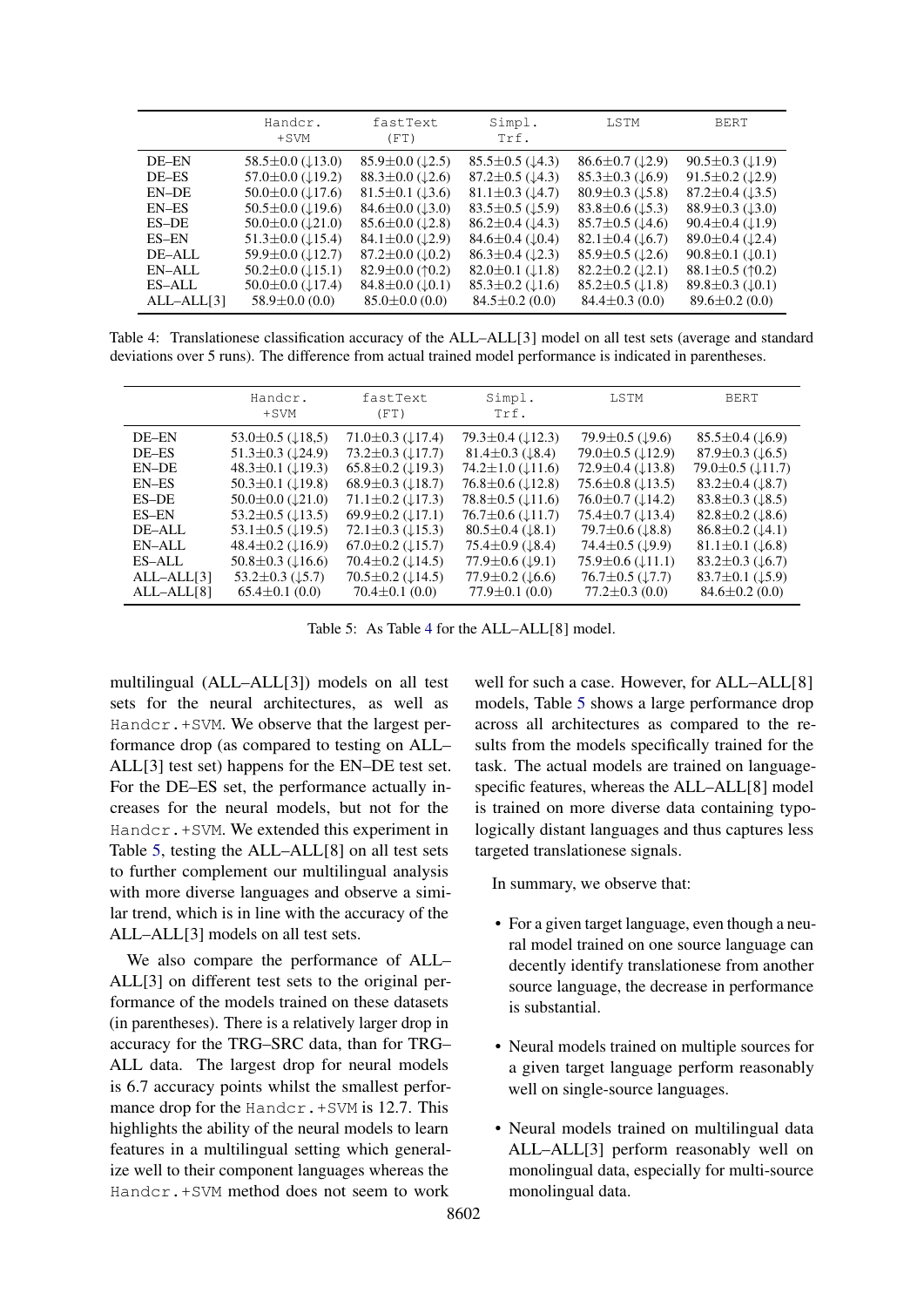<span id="page-7-1"></span>

Figure 1: Top 10 SVM features, as a function of the absolute value of its feature weight.

• Using more source and target languages (ALL–ALL[8]) leads to a larger decrease in cross-testing accuracy.

# <span id="page-7-0"></span>6 Feature Importance and Relation to Neural Models

In this section we aim to quantify the feature importance of the hand-crafted linguistically inspired features used in Handcr.+SVM according to different multilingual models (ALL–ALL[3] setting).

As we use a Support Vector Machine with a linear kernel, we can interpret the magnitude of the feature weights as a feature importance measure. [Guyon et al.](#page-9-19) [\(2002\)](#page-9-19) for instance, use the squared SVM weights for feature selection. We rank the features by the absolute value of the weight. The feature ranks are listed in Appendix [A.1.](#page-11-0) Figure [1](#page-7-1) shows the top 10 features. Paragraph length is the most relevant feature, and we observe that most of the top features correspond to paragraph log probability. These features characterize simplification in translationese.

To explore whether there is any correlation between the hand-crafted features and predictions of the trained neural models, we conduct the following experiment in the multilingual setting. We fit a linear regression model for each hand-crafted feature, using the estimated probabilities of neural model as gold labels to be predicted. More formally, with *n* paragraphs ( $p_i$ ,  $i = 1...n$ ) in the test set and d features, for each feature vector  $\mathbf{x}_j \in R^n$ ,  $j = 1...d$  we fit a model

$$
\mathbf{y} = w_j \mathbf{x}_j + b_j,\tag{3}
$$

where  $w_i, b_i \in R$  are the model parameters, and  $y \in R^n$  is a vector of predictions of the neural model F (LSTM, Simplified Transformer, BERT) on the test set, with each dimension  $y_i$  showing

the probability of a data point to belong to the translationese class:

$$
\mathbf{y}_i = \mathbf{P}(F(\mathbf{p}_i) = 1) \tag{4}
$$

We apply min–max normalization to the features. We find that a large proportion of the linguistically motivated features are statistically significant for predicting the neural models' predicted probabilities, namely 60 features (out of 108) are significant for LSTM, 38 for the Simplified Transformer, and 56 for BERT, each with probability 99.9%. We also fit the per-feature linear models to predict the actual gold labels (and not the predictions of the neural models) to investigate which features correlate with the ground truth classes, and find 55 features to be statistically significant with 99.9% probability. The full list of statistically significant features for each model, as well as for the gold labels is given in the Appendix [A.1.](#page-11-0) We observe that the features significant for the neural models largely overlap with the features significant for the gold labels: the  $F_1$ -score (as a measure of overlap) is 0.89 for LSTM, 0.75 for Simplified Transformer and 0.99 for BERT. This is expected, because highperforming neural models output probabilities that are generally close to the gold labels, therefore a similar correlation with hand-crafted features occurs.

The  $R<sup>2</sup>$  measure is further used to rank features based on the amount of explained variance in predictions of a model. The top 10 features for predicting the predictions of each neural model and for predicting the actual gold labels are displayed in Figure [2.](#page-8-1) The order of top features is similar across the neural models (pairwise rank correlations  $\rho_{Spearman}$  of at least 0.76), and similar to, but not identical to, the gold label results (pairwise rank correlations  $\rho_{Spearman}$  of at least 0.75). We observe that most of the top features are either POSperplexity-based, or bag-of-POS features. These features characterize interference in translationese. It also appears that more importance is attached to perplexities based on unigrams and bigrams than on other n-grams. Notably, the order of feature importance for the neural models is highly dissimilar from the order of hand-crafted feature weights for the SVM (pairwise rank correlations  $\rho_{Spearman}$  at most 0.23). This might be connected to an accuracy gap between these models.

We conclude that many of hand-crafted translationese features are statistically significant for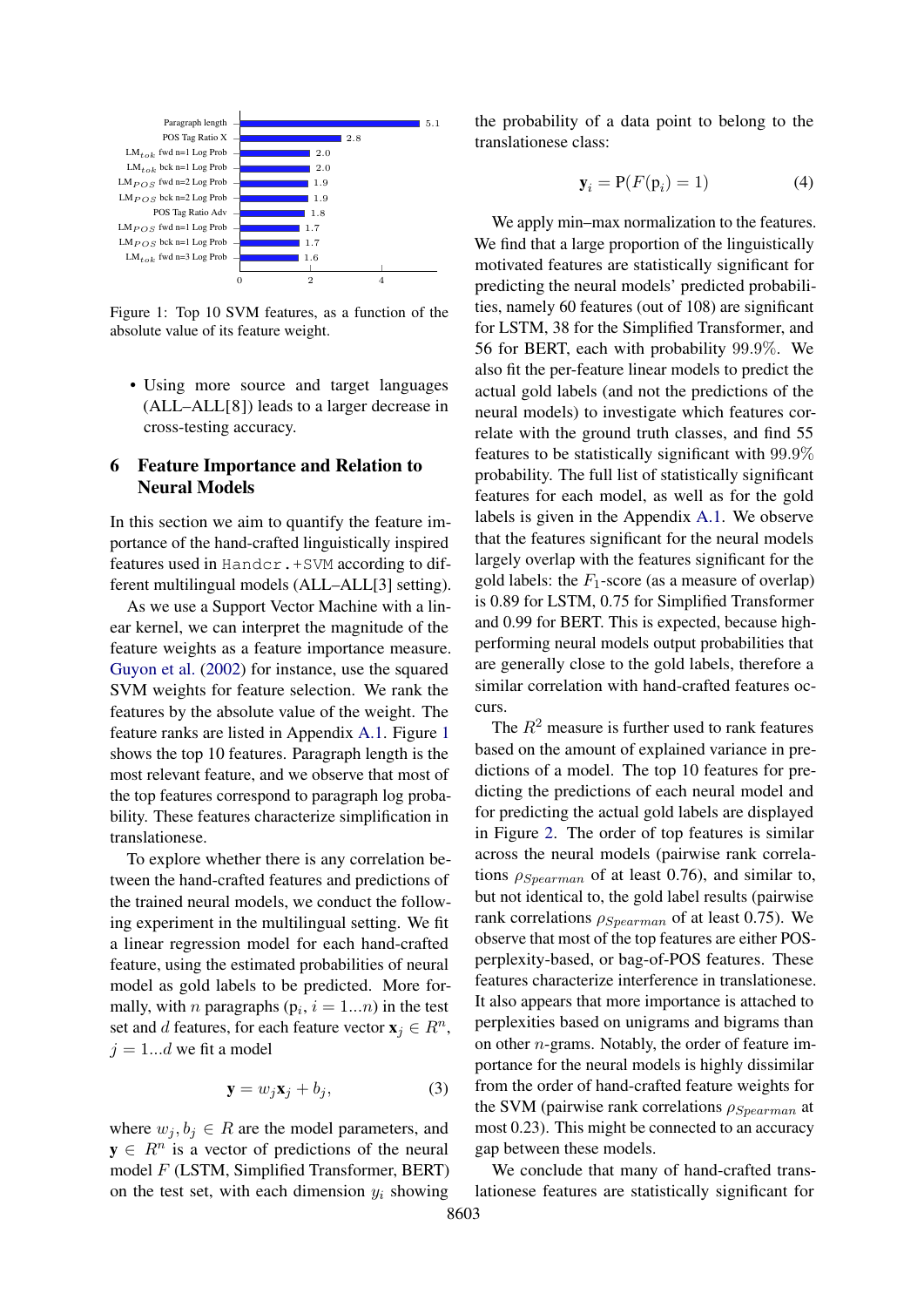<span id="page-8-1"></span>

Figure 2: Top 10 features as a function of  $R^2 \cdot 10^{-3}$  for the neural architectures and the gold labels.

predicting the predictions of the neural models (and actual gold labels). However, due to the low  $R^2$  values, we cannot conclude that the handcrafted features explain the features learnt by the representation-learning models.

#### <span id="page-8-0"></span>7 Summary and Conclusion

This paper presents a systematic comparison of the performance of feature-engineering-based and feature-learning-based models on binary translationese classification tasks in various settings, i.e., monolingual single-source data, monolingual multi-source data, and multilingual multi-source data. Additionally, we analyze neural architectures to see how well the hand-crafted features explain the variance in the predictions of neural models. The results obtained in our experiments show that,  $(i)$  representation-learning-based approaches outperform hand-crafted linguistically inspired feature-selection methods for translationese classification on a wide range of tasks,  $(ii)$  the features learned by feature-learning based methods generalise better to different multilingual tasks and *(iii)* our multilingual experiments provide empirical support for the existence of language independent translationese features. We also examine multiple neural architectures and confirm that translationese classification requires deep neural models

for optimum results. We have shown that many traditional hand-crafted translationese features significantly predict the output of representation learning models, but may not necessarily explain their performance due to the weak correlation. Our experiments also show that even though single-source monolingual models yield the best performance, they can, to a reasonable extent, be substituted by multi-source mono- and multi-lingual models.

Our interpretability experiment provides only some initial insight into the neural models' performance. Even though there are significant relationships between many of the features and the neural models' predicted probabilities, further experiments are required to verify that the neural models actually use something akin to these features. Also our current approach ignores interaction between the features. In the future, we plan to conduct a more detailed analysis of the neural models' decision making.

# Acknowledgements

We would like to thank the reviewers for their insightful comments and feedback. This research is funded by the German Research Foundation (Deutsche Forschungsgemeinschaft) under grant SFB 1102: Information Density and Linguistic Encoding.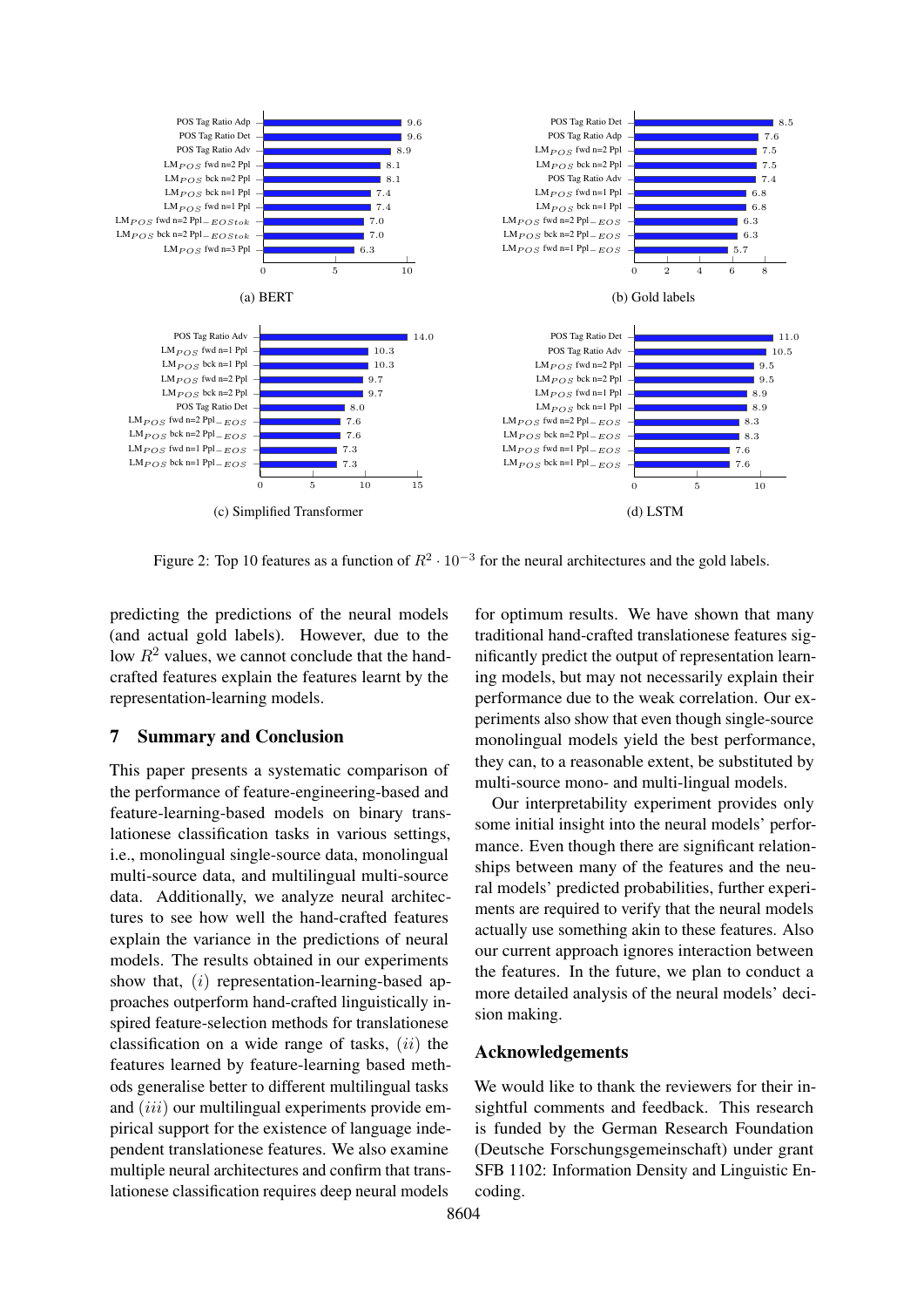#### References

- <span id="page-9-10"></span>Kwabena Amponsah-Kaakyire, Daria Pylypenko, Cristina España-Bonet, and Josef van Genabith. 2021. Do not rely on relay translations: Multilingual parallel direct europarl. In *Workshop on Modelling Translation: Translatology in the Digital Age*. 23rd Nordic Conference on Computational Linguistics.
- <span id="page-9-11"></span>Ehud Alexander Avner, Noam Ordan, and Shuly Wintner. 2016. Identifying translationese at the word and sub-word level. *Digit. Scholarsh. Humanit.*, 31:30– 54.
- <span id="page-9-13"></span>Mona Baker, Gill Francis, and Elena Tognini-Bonelli. 1993. Corpus linguistics and translation studies: Implications and applications. In *Text and Technology: In Honour of John Sinclair*, page 233–, Netherlands. John Benjamins Publishing Company.
- <span id="page-9-1"></span>Marco Baroni and Silvia Bernardini. 2005. [A New](https://doi.org/10.1093/llc/fqi039) [Approach to the Study of Translationese: Machine](https://doi.org/10.1093/llc/fqi039)[learning the Difference between Original and Trans](https://doi.org/10.1093/llc/fqi039)[lated Text.](https://doi.org/10.1093/llc/fqi039) *Literary and Linguistic Computing*, 21(3):259–274.
- <span id="page-9-3"></span>Yuri Bizzoni, Tom S Juzek, Cristina España-Bonet, Koel Dutta Chowdhury, Josef van Genabith, and Elke Teich. 2020. [How Human is Machine Trans](https://www.aclweb.org/anthology/2020.iwslt-1.34)[lationese? Comparing Human and Machine Trans](https://www.aclweb.org/anthology/2020.iwslt-1.34)[lations of Text and Speech.](https://www.aclweb.org/anthology/2020.iwslt-1.34) In *Proceedings of the 17th International Conference on Spoken Language Translation*, pages 280–290. Association for Computational Linguistics.
- <span id="page-9-4"></span>Johannes Bjerva, Robert Östling, Maria Han Veiga, Jörg Tiedemann, and Isabelle Augenstein. 2019. What do language representations really represent? *Computational Linguistics*, 45(2):381–389.
- <span id="page-9-2"></span>Nikolay Bogoychev and Rico Sennrich. 2019. [Domain,](http://arxiv.org/abs/1911.03362) [translationese and noise in synthetic data for neural](http://arxiv.org/abs/1911.03362) [machine translation.](http://arxiv.org/abs/1911.03362) *CoRR*, abs/1911.03362.
- <span id="page-9-15"></span>Rajarshi Das, Manzil Zaheer, and Chris Dyer. 2015. Gaussian LDA for topic models with word embeddings. In *Proceedings of the 53rd Annual Meeting of the Association for Computational Linguistics and the 7th International Joint Conference on Natural Language Processing (Volume 1: Long Papers)*, pages 795–804.
- <span id="page-9-18"></span>Jacob Devlin, Ming-Wei Chang, Kenton Lee, and Kristina Toutanova. 2019. [BERT: Pre-training of](https://doi.org/10.18653/v1/N19-1423) [deep bidirectional transformers for language under](https://doi.org/10.18653/v1/N19-1423)[standing.](https://doi.org/10.18653/v1/N19-1423) In *Proceedings of the 2019 Conference of the North American Chapter of the Association for Computational Linguistics: Human Language Technologies, Volume 1 (Long and Short Papers)*, pages 4171–4186, Minneapolis, Minnesota. Association for Computational Linguistics.
- <span id="page-9-5"></span>Koel Dutta Chowdhury, Cristina España-Bonet, and Josef van Genabith. 2020. [Understanding transla](https://doi.org/10.18653/v1/2020.coling-main.532)[tionese in multi-view embedding spaces.](https://doi.org/10.18653/v1/2020.coling-main.532) In *Pro-*

*ceedings of the 28th International Conference on Computational Linguistics*, pages 6056–6062.

- <span id="page-9-6"></span>Koel Dutta Chowdhury, Cristina España-Bonet, and Josef van Genabith. 2021. [Tracing source language](https://doi.org/https://doi.org/10.26615/978-954-452-072-4_044) [interference in translation with graph-isomorphism](https://doi.org/https://doi.org/10.26615/978-954-452-072-4_044) [measures.](https://doi.org/https://doi.org/10.26615/978-954-452-072-4_044) In *Proceedings of the International Conference Recent Advances in Natural Language Processing, RANLP 2021*, pages 380–390, Varna, Bulgaria.
- <span id="page-9-8"></span>Sergey Edunov, Myle Ott, Marc'Aurelio Ranzato, and Michael Auli. 2020. [On the evaluation of machine](https://doi.org/10.18653/v1/2020.acl-main.253) [translation systems trained with back-translation.](https://doi.org/10.18653/v1/2020.acl-main.253) In *Proceedings of the 58th Annual Meeting of the Association for Computational Linguistics*, pages 2836– 2846, Online. Association for Computational Linguistics.
- <span id="page-9-7"></span>Markus Freitag, Isaac Caswell, and Scott Roy. 2019. [APE at scale and its implications on MT evaluation](https://doi.org/10.18653/v1/W19-5204) [biases.](https://doi.org/10.18653/v1/W19-5204) In *Proceedings of the Fourth Conference on Machine Translation (Volume 1: Research Papers)*, pages 34–44, Florence, Italy. Association for Computational Linguistics.
- <span id="page-9-0"></span>Martin Gellerstam. 1986. Translationese in Swedish novels translated from English. *Translation studies in Scandinavia*, 1:88–95.
- <span id="page-9-16"></span>Antoine Gourru, Julien Velcin, and Julien Jacques. 2020. [Gaussian embedding of linked documents](https://doi.org/10.24963/ijcai.2020/541) [from a pretrained semantic space.](https://doi.org/10.24963/ijcai.2020/541) *Proceedings of the Twenty-Ninth International Joint Conference on Artificial Intelligence, IJCAI-20*, pages 3912–3918. Main track.
- <span id="page-9-9"></span>Yvette Graham, Barry Haddow, and Philipp Koehn. 2020. [Statistical power and translationese in ma](https://doi.org/10.18653/v1/2020.emnlp-main.6)[chine translation evaluation.](https://doi.org/10.18653/v1/2020.emnlp-main.6) In *Proceedings of the 2020 Conference on Empirical Methods in Natural Language Processing (EMNLP)*, pages 72–81, Online. Association for Computational Linguistics.
- <span id="page-9-19"></span>Isabelle Guyon, Jason Weston, Stephen Barnhill, and Vladimir Vapnik. 2002. [Gene selection for cancer](https://doi.org/10.1023/A:1012487302797) [classification using support vector machines.](https://doi.org/10.1023/A:1012487302797) *Machine Learning*, 46:389–422.
- <span id="page-9-17"></span>Sepp Hochreiter and Jürgen Schmidhuber. 1997. [Long short-term memory.](https://doi.org/10.1162/neco.1997.9.8.1735) *Neural Comput.*, 9(8):1735–1780.
- <span id="page-9-12"></span>Iustina Ilisei, Diana Inkpen, Gloria Corpas Pastor, and Ruslan Mitkov. 2010. Identification of translationese: A machine learning approach. In *Computational Linguistics and Intelligent Text Processing*, pages 503–511, Berlin, Heidelberg. Springer Berlin Heidelberg.
- <span id="page-9-14"></span>Armand Joulin, Edouard Grave, Piotr Bojanowski, Matthijs Douze, Hérve Jégou, and Tomas Mikolov. 2016. Fasttext. zip: Compressing text classification models. *arXiv preprint arXiv:1612.03651*.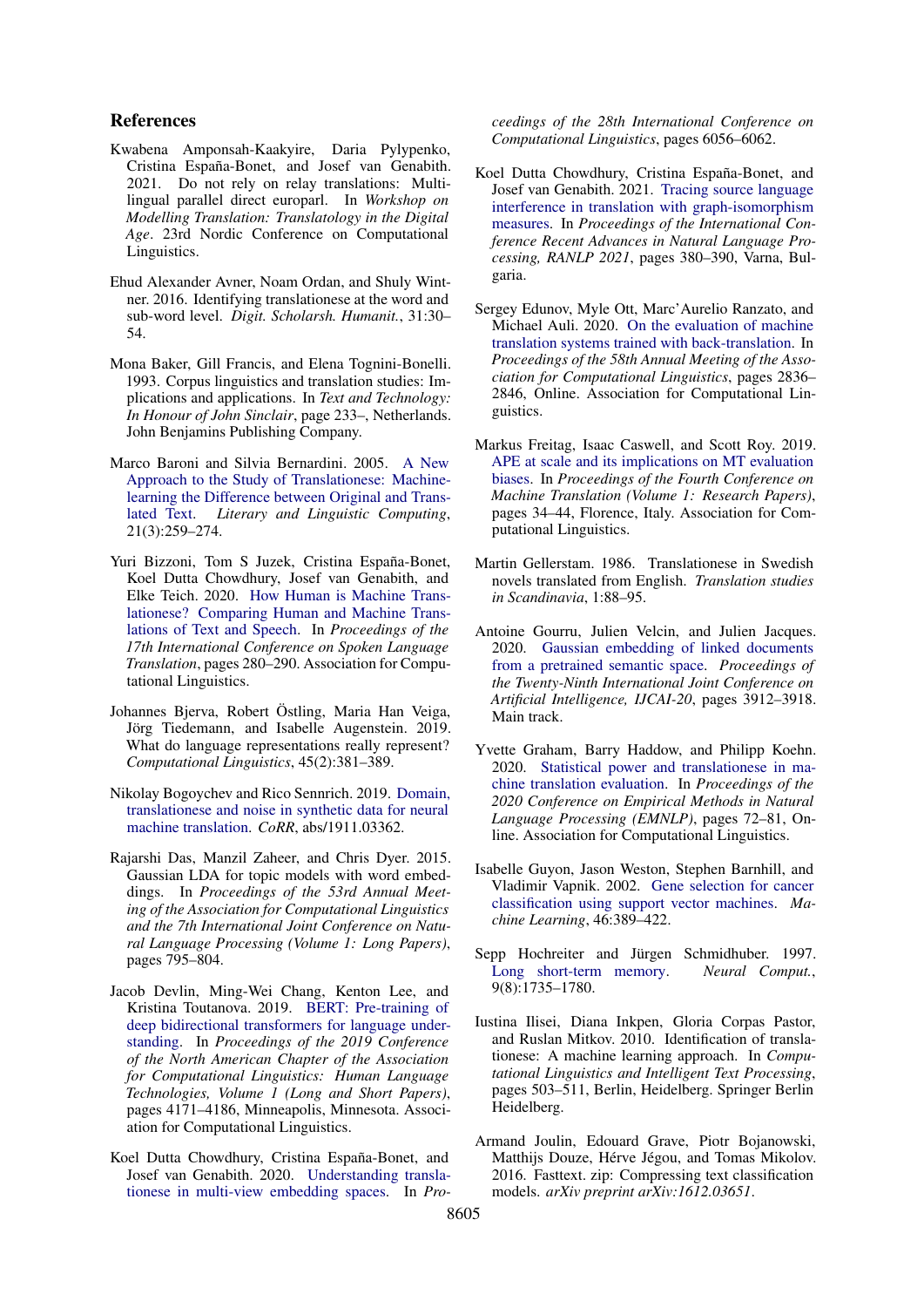- <span id="page-10-19"></span>D. Kenny. 2001. *[Lexis and Creativity in Translation: A](https://books.google.de/books?id=apcoAQAAIAAJ) [Corpus-based Study](https://books.google.de/books?id=apcoAQAAIAAJ)*. St. Jerome Pub.
- <span id="page-10-12"></span>Moshe Koppel and Noam Ordan. 2011. [Translationese](https://www.aclweb.org/anthology/P11-1132) [and its dialects.](https://www.aclweb.org/anthology/P11-1132) In *Proceedings of the 49th Annual Meeting of the Association for Computational Linguistics: Human Language Technologies*, pages 1318–1326, Portland, Oregon, USA. Association for Computational Linguistics.
- <span id="page-10-11"></span>David Kurokawa, Cyril Goutte, and P. Isabelle. 2009. Automatic detection of translated text and its impact on machine translation. In *Proceedings of the 52nd Annual Meeting of the Association for Computational Linguistics*, Baltimore, Maryland.
- <span id="page-10-17"></span>Sara Laviosa. 1998. [Core patterns of lexical use in a](https://doi.org/10.7202/003425ar) [comparable corpus of english narrative prose.](https://doi.org/10.7202/003425ar) *Meta: Journal des traducteurs*, 43.
- <span id="page-10-21"></span>Giannis Nikolentzos, Polykarpos Meladianos, François Rousseau, Yannis Stavrakas, and Michalis Vazirgiannis. 2017. Multivariate gaussian document representation from word embeddings for text categorization. In *Proceedings of the 15th Conference of the European Chapter of the Association for Computational Linguistics: Volume 2, Short Papers*, pages 450–455.
- <span id="page-10-9"></span>Sergiu Nisioi, Ella Rabinovich, Liviu P. Dinu, and Shuly Wintner. 2016. [A corpus of native, non-native](https://www.aclweb.org/anthology/L16-1664) [and translated texts.](https://www.aclweb.org/anthology/L16-1664) In *Proceedings of the Tenth International Conference on Language Resources and Evaluation (LREC'16)*, pages 4197–4201, Portorož, Slovenia. European Language Resources Association (ELRA).
- <span id="page-10-14"></span>Marius Popescu. 2011. [Studying translationese at the](https://www.aclweb.org/anthology/R11-1091) [character level.](https://www.aclweb.org/anthology/R11-1091) In *Proceedings of the International Conference Recent Advances in Natural Language Processing 2011*, pages 634–639, Hissar, Bulgaria. Association for Computational Linguistics.
- <span id="page-10-3"></span>Ella Rabinovich, Noam Ordan, and Shuly Wintner. 2017. Found in translation: Reconstructing phylogenetic language trees from translations. *arXiv preprint arXiv:1704.07146*.
- <span id="page-10-2"></span>Ella Rabinovich and Shuly Wintner. 2015. [Unsuper](https://doi.org/10.1162/tacl_a_00148)[vised identification of translationese.](https://doi.org/10.1162/tacl_a_00148) *Transactions of the Association for Computational Linguistics*, 3:419–432.
- <span id="page-10-8"></span>Ella Rabinovich, Shuly Wintner, and Ofek Luis Lewinsohn. 2015. [The Haifa Corpus of Translationese.](http://arxiv.org/abs/1509.03611) *CoRR*, abs/1509.03611.
- <span id="page-10-7"></span>Parker Riley, Isaac Caswell, Markus Freitag, and David Grangier. 2020. [Translationese as a language in](https://www.aclweb.org/anthology/2020.acl-main.691) ["multilingual" NMT.](https://www.aclweb.org/anthology/2020.acl-main.691) In *Proceedings of the 58th Annual Meeting of the Association for Computational Linguistics*, pages 7737–7746, Online. Association for Computational Linguistics.
- <span id="page-10-1"></span>Raphael Rubino, Ekaterina Lapshinova-Koltunski, and Josef van Genabith. 2016. Information Density and Quality Estimation Features as Translationese Indicators for Human Translation Classification. In *Proceedings of NAACL-HLT 2016, Association for Computational Linguistics*, pages 960–970, San Diego, California.
- <span id="page-10-15"></span>Ilia Sominsky and Shuly Wintner. 2019. [Automatic de](https://doi.org/10.26615/978-954-452-056-4_130)[tection of translation direction.](https://doi.org/10.26615/978-954-452-056-4_130) In *Proceedings of the International Conference on Recent Advances in Natural Language Processing (RANLP 2019)*, pages 1131–1140, Varna, Bulgaria. INCOMA Ltd.
- <span id="page-10-20"></span>Andreas Stolcke. 2002. SRILM – An extensible language modeling toolkit. In *Proceedings of the 7th International Conference on Spoken Language Processing (ICSLP 2002)*, pages 901–904.
- <span id="page-10-4"></span>Sara Stymne. 2017. [The effect of translationese on](https://www.aclweb.org/anthology/W17-0230) [tuning for statistical machine translation.](https://www.aclweb.org/anthology/W17-0230) In *Proceedings of the 21st Nordic Conference on Computational Linguistics*, pages 241–246, Gothenburg, Sweden. Association for Computational Linguistics.
- <span id="page-10-16"></span>Ahmad Taie, Raphael Rubino, and Josef van Genabith. 2018. [INFODENS: an open-source frame](http://arxiv.org/abs/1810.07091)[work for learning text representations.](http://arxiv.org/abs/1810.07091) *CoRR*, abs/1810.07091.
- <span id="page-10-13"></span>Elad Tolochinsky, Ohad Mosafi, Ella Rabinovich, and Shuly Wintner. 2018. [The UN parallel cor](http://arxiv.org/abs/1805.07697)[pus annotated for translation direction.](http://arxiv.org/abs/1805.07697) *CoRR*, abs/1805.07697.
- <span id="page-10-5"></span>Antonio Toral, Sheila Castilho, Ke Hu, and Andy Way. 2018. [Attaining the unattainable? reassessing](https://doi.org/10.18653/v1/W18-6312) [claims of human parity in neural machine translation.](https://doi.org/10.18653/v1/W18-6312) In *Proceedings of the Third Conference on Machine Translation: Research Papers*, pages 113–123, Brussels, Belgium. Association for Computational Linguistics.
- <span id="page-10-18"></span>Gideon Toury. 1980. *In Search of a Theory of Translation*. The Porter Institute for Poetics and Semiotics, Tel Aviv University, Tel Aviv.
- <span id="page-10-10"></span>Hans van Halteren. 2008. [Source language markers](https://www.aclweb.org/anthology/C08-1118) [in EUROPARL translations.](https://www.aclweb.org/anthology/C08-1118) In *Proceedings of the 22nd International Conference on Computational Linguistics (Coling 2008)*, pages 937–944, Manchester, UK. Coling 2008 Organizing Committee.
- <span id="page-10-0"></span>Vered Volansky, Noam Ordan, and Shuly Wintner. 2015. On the features of translationese. *Digital Scholarship in the Humanities*, 30(1):98–118.
- <span id="page-10-6"></span>Mike Zhang and Antonio Toral. 2019. [The effect of](https://doi.org/10.18653/v1/W19-5208) [translationese in machine translation test sets.](https://doi.org/10.18653/v1/W19-5208) In *Proceedings of the Fourth Conference on Machine Translation (Volume 1: Research Papers)*, pages 73– 81, Florence, Italy. Association for Computational Linguistics.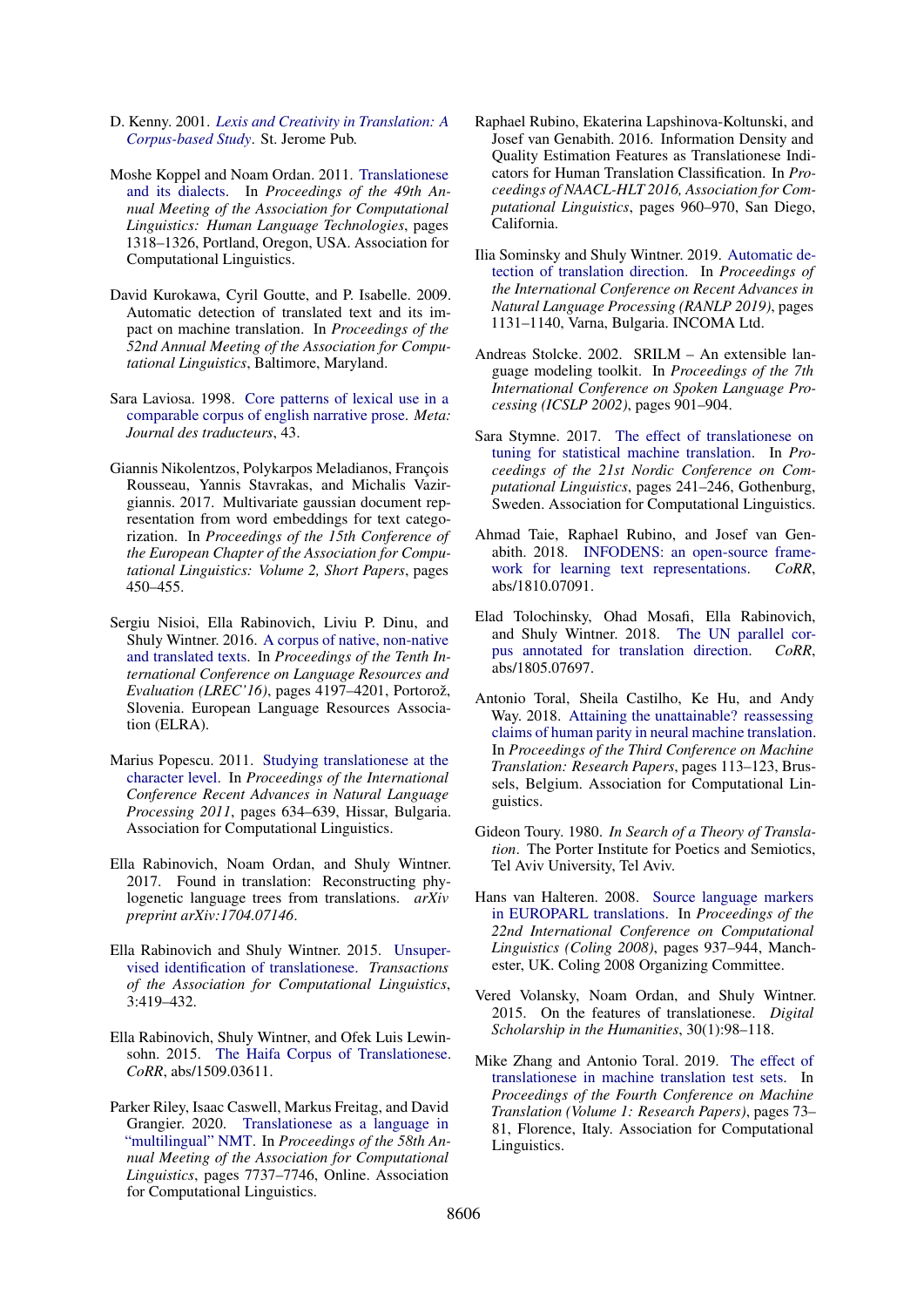# A Appendix

# <span id="page-11-0"></span>A.1 List of hand-crafted features

Col. 3: SVM feature importance ranks (ranked by absolute feature weight) for the model trained on the ALL–ALL[3] set.

Col. 4-7: Statistical significance of the features as predictors in per-feature linear regression with respect to neural models' predicted probabilities and gold labels (1 –significant with 99.9% confidence level) on the ALL–ALL[3] test set.

| ID             | <b>Feature name</b>                           | <b>SVM</b>      | <b>Simplified</b>  | <b>LSTM</b>      | <b>BERT</b>      | Gold                   |
|----------------|-----------------------------------------------|-----------------|--------------------|------------------|------------------|------------------------|
|                |                                               | rank            | <b>Transformer</b> |                  |                  | labels                 |
|                | <b>Surface features</b>                       |                 |                    |                  |                  |                        |
| $\overline{0}$ | Average word length                           | 11              | 1                  | 1                | 1                | $\mathbf{1}$           |
| $\mathbf{1}$   | Syllable ratio                                | $\overline{54}$ | $\mathbf{1}$       | $\mathbf{1}$     | $\mathbf{1}$     | $\mathbf{1}$           |
| $\overline{2}$ | Paragraph length                              | $\mathbf{1}$    | $\boldsymbol{0}$   | $\mathbf{1}$     | $\mathbf{1}$     | $\mathbf{1}$           |
|                | <b>Lexical features</b>                       |                 |                    |                  |                  |                        |
| $\overline{3}$ | Lexical density                               | 19              | $\boldsymbol{0}$   | 1                | 1                | $\mathbf{1}$           |
| $\overline{4}$ | Type-token ratio                              | 16              | $\boldsymbol{0}$   | $\boldsymbol{0}$ | $\mathbf{0}$     | $\mathbf{0}$           |
|                | <b>Unigram bag-of-POS</b>                     |                 |                    |                  |                  |                        |
| 5              | POS Tag Ratio Adj                             | 78              | $\boldsymbol{0}$   | $\mathbf{1}$     | $\mathbf{1}$     | $\mathbf{1}$           |
| 6              | POS Tag Ratio Adp                             | 40              | 1                  | $\mathbf{1}$     | $\mathbf{1}$     | $\mathbf{1}$           |
| $\overline{7}$ | POS Tag Ratio Adv                             | $\overline{7}$  | 1                  | $\mathbf{1}$     | 1                | $\mathbf{1}$           |
| 8              | POS Tag Ratio Aux                             | 83              | $\boldsymbol{0}$   | $\boldsymbol{0}$ | $\boldsymbol{0}$ | $\boldsymbol{0}$       |
| 9              | POS Tag Ratio Cconj                           | 80              | $\boldsymbol{0}$   | $\boldsymbol{0}$ | $\boldsymbol{0}$ | $\boldsymbol{0}$       |
| 10             | POS Tag Ratio Det                             | 18              | $\mathbf{1}$       | $\mathbf{1}$     | $\mathbf{1}$     | $\mathbf{1}$           |
| 11             | POS Tag Ratio Intj                            | 76              | $\boldsymbol{0}$   | $\boldsymbol{0}$ | $\mathbf{1}$     | $\mathbf{1}$           |
| 12             | POS Tag Ratio Noun                            | 15              | $\mathbf{1}$       | $\mathbf{1}$     | $\mathbf{1}$     | $\mathbf{1}$           |
| 13             | POS Tag Ratio Num                             | 46              | $\boldsymbol{0}$   | $\boldsymbol{0}$ | $\theta$         | $\boldsymbol{0}$       |
| 14             | POS Tag Ratio Part                            | 89              | $\boldsymbol{0}$   | $\overline{0}$   | $\overline{0}$   | $\mathbf{0}$           |
| 15             | POS Tag Ratio Pron                            | 55              | $\mathbf{1}$       | $\boldsymbol{0}$ | $\boldsymbol{0}$ | $\boldsymbol{0}$       |
| 16             | POS Tag Ratio Propn                           | 26              | $\boldsymbol{0}$   | $\mathbf{1}$     | 1                | $\mathbf{1}$           |
| 17             | POS Tag Ratio Punct                           | 53              | $\mathbf{1}$       | $\boldsymbol{0}$ | $\boldsymbol{0}$ | $\boldsymbol{0}$       |
| 18             | POS Tag Ratio Sconj                           | 41              | $\boldsymbol{0}$   | $\boldsymbol{0}$ | $\mathbf{1}$     | $\boldsymbol{0}$       |
| 19             | POS Tag Ratio Space                           | 88              | $\boldsymbol{0}$   | $\boldsymbol{0}$ | $\overline{0}$   | $\boldsymbol{0}$       |
| 20             | POS Tag Ratio Sym                             | 66              | $\boldsymbol{0}$   | $\boldsymbol{0}$ | $\overline{0}$   | $\boldsymbol{0}$       |
| 21             | POS Tag Ratio Verb                            | 24              | $\boldsymbol{0}$   | $\mathbf{1}$     | $\mathbf{1}$     | $\mathbf{1}$           |
| 22             | POS Tag Ratio X                               | $\overline{2}$  | 1                  | $\mathbf{1}$     | $\mathbf{1}$     | $\mathbf{1}$           |
|                | <b>SRILM language modelling features</b>      |                 |                    |                  |                  |                        |
| 23             | $LM_{tok}$ fwd n=1 Log Prob                   | 3               | $\boldsymbol{0}$   | $\mathbf{1}$     | $\mathbf{1}$     | $\mathbf{1}$           |
| 24             | LM <sub>tok</sub> fwd n= $\overline{1}$ Ppl   | 47              | $\mathbf{1}$       | $\mathbf{1}$     | $\mathbf{1}$     | $\mathbf{1}$           |
| 25             | LM <sub>tok</sub> fwd n=1 Ppl <sub>-EOS</sub> | 85              | $\mathbf{1}$       | $\mathbf{1}$     | $\mathbf{1}$     | $\mathbf{1}$           |
| 26             | $LM_{tok}$ fwd n=2 Log Prob                   | 20              | $\boldsymbol{0}$   | $\mathbf{1}$     | $\mathbf{1}$     | $\mathbf{1}$           |
| 27             | $LM_{tok}$ fwd n=2 Ppl                        | 45              | $\overline{0}$     | $\boldsymbol{0}$ | $\overline{0}$   | $\boldsymbol{0}$       |
| 28             | LM <sub>tok</sub> fwd n=2 Ppl <sub>-EOS</sub> | 96              | $\boldsymbol{0}$   | $\boldsymbol{0}$ | $\boldsymbol{0}$ | $\boldsymbol{0}$       |
| 29             | $LM_{tok}$ fwd n=3 Log Prob                   | 10              | $\boldsymbol{0}$   | $\mathbf{1}$     | $\boldsymbol{0}$ | $\boldsymbol{0}$       |
| 30             | LM <sub>tok</sub> fwd n= $3$ Ppl              | 28              | $\boldsymbol{0}$   | $\boldsymbol{0}$ | $\boldsymbol{0}$ | $\boldsymbol{0}$       |
| 31             | LM <sub>tok</sub> fwd n=3 Ppl $_{-EOS}$       | 101             | $\overline{0}$     | $\boldsymbol{0}$ | $\overline{0}$   | $\boldsymbol{0}$       |
| 32             | $LM_{tok}$ fwd n=4 Log Prob                   | 14              | $\boldsymbol{0}$   | $\mathbf{1}$     | $\overline{0}$   | $\boldsymbol{0}$       |
|                |                                               |                 |                    |                  |                  | Continued on next page |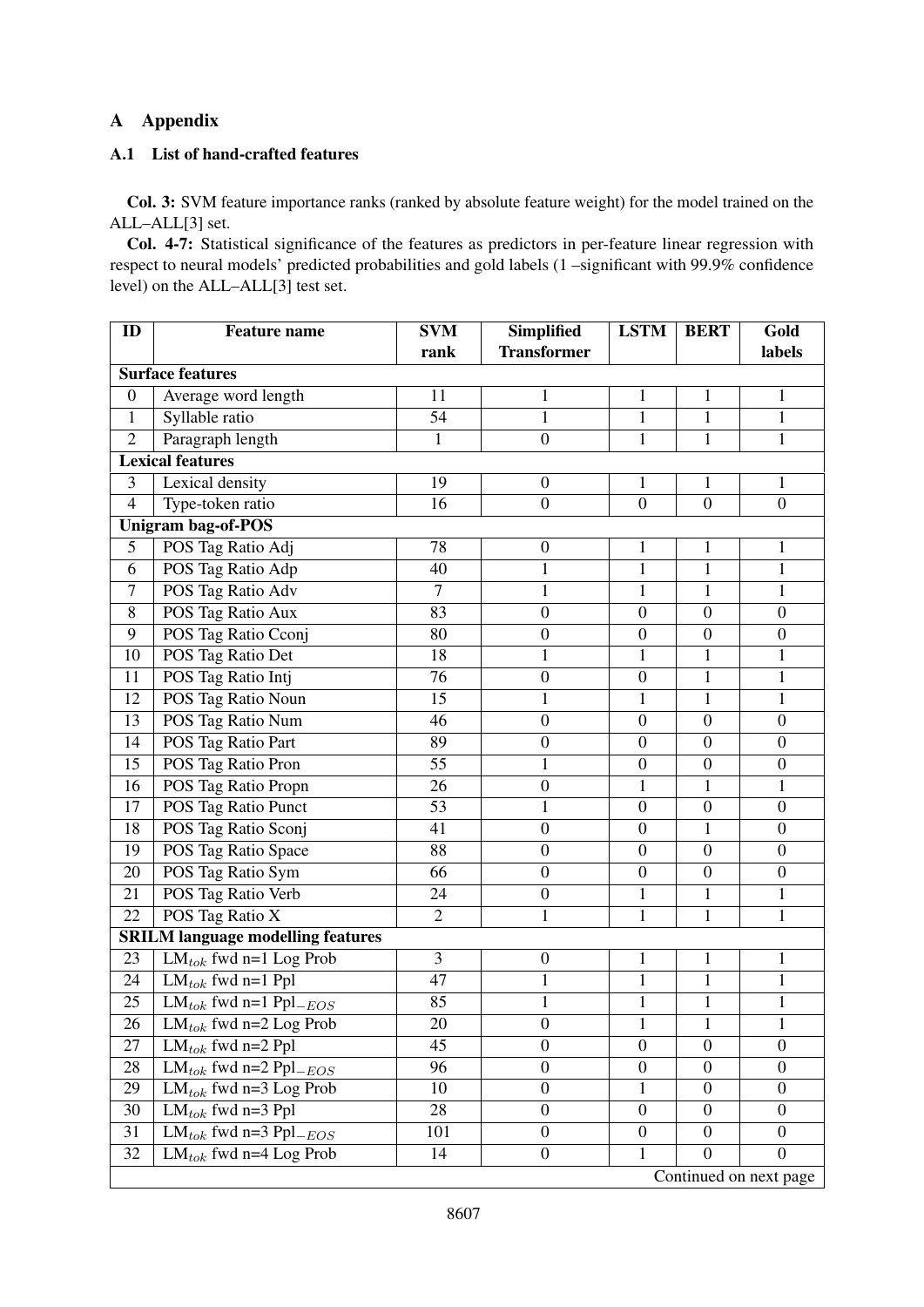| ID | <b>Feature name</b>                             | <b>SVM</b>     | <b>Simplified</b>  | <b>LSTM</b>      | <b>BERT</b>      | Gold                   |
|----|-------------------------------------------------|----------------|--------------------|------------------|------------------|------------------------|
|    |                                                 | rank           | <b>Transformer</b> |                  |                  | labels                 |
| 33 | LM $_{tok}$ fwd n=4 Ppl                         | 27             | $\boldsymbol{0}$   | $\boldsymbol{0}$ | $\boldsymbol{0}$ | $\boldsymbol{0}$       |
| 34 | LM <sub>tok</sub> fwd n=4 Ppl <sub>-EOS</sub>   | 100            | $\boldsymbol{0}$   | $\boldsymbol{0}$ | $\boldsymbol{0}$ | $\boldsymbol{0}$       |
| 35 | $LM_{tok}$ fwd n=5 Log Prob                     | 57             | $\boldsymbol{0}$   | $\mathbf{1}$     | $\boldsymbol{0}$ | $\boldsymbol{0}$       |
| 36 | LM <sub>tok</sub> fwd n=5 Ppl                   | 29             | $\boldsymbol{0}$   | $\boldsymbol{0}$ | $\boldsymbol{0}$ | $\boldsymbol{0}$       |
| 37 | LM <sub>tok</sub> fwd n=5 Ppl $_{-EOS}$         | 102            | $\boldsymbol{0}$   | $\boldsymbol{0}$ | $\boldsymbol{0}$ | $\boldsymbol{0}$       |
| 38 | $LM_{tok}$ bck n=1 Log Prob                     | $\overline{4}$ | $\boldsymbol{0}$   | $\mathbf{1}$     | 1                | 1                      |
| 39 | LM <sub>tok</sub> bck n=1 Ppl                   | 48             | $\mathbf{1}$       | $\mathbf{1}$     | $\mathbf{1}$     | $\mathbf{1}$           |
| 40 | $LM_{tok}$ bck n=1 Ppl $_{-EOS}$                | 86             | $\mathbf{1}$       | $\mathbf{1}$     | $\mathbf{1}$     | $\mathbf{1}$           |
| 41 | $LM_{tok}$ bck n=2 Log Prob                     | 17             | $\boldsymbol{0}$   | $\mathbf{1}$     | $\mathbf{1}$     | $\mathbf{1}$           |
| 42 | $LM_{tok}$ bck n=2 Ppl                          | 52             | $\boldsymbol{0}$   | $\boldsymbol{0}$ | $\boldsymbol{0}$ | $\boldsymbol{0}$       |
| 43 | LM <sub>tok</sub> bck n=2 Ppl <sub>-EOS</sub>   | 95             | $\boldsymbol{0}$   | $\boldsymbol{0}$ | $\boldsymbol{0}$ | $\boldsymbol{0}$       |
| 44 | $LM_{tok}$ bck n=3 Log Prob                     | 25             | $\boldsymbol{0}$   | 1                | $\boldsymbol{0}$ | $\boldsymbol{0}$       |
| 45 | LM <sub>tok</sub> bck n=3 Ppl                   | 32             | $\boldsymbol{0}$   | $\boldsymbol{0}$ | $\boldsymbol{0}$ | $\boldsymbol{0}$       |
| 46 | LM <sub>tok</sub> bck n=3 Ppl $-EOS$            | 98             | $\boldsymbol{0}$   | $\boldsymbol{0}$ | $\boldsymbol{0}$ | $\boldsymbol{0}$       |
| 47 | $LM_{tok}$ bck n=4 Log Prob                     | 30             | $\boldsymbol{0}$   | 1                | $\boldsymbol{0}$ | $\boldsymbol{0}$       |
| 48 | LM <sub>tok</sub> bck n=4 Ppl                   | 31             | $\boldsymbol{0}$   | $\boldsymbol{0}$ | $\boldsymbol{0}$ | $\boldsymbol{0}$       |
| 49 | LM <sub>tok</sub> bck n=4 Ppl <sub>-EOS</sub>   | 97             | $\boldsymbol{0}$   | $\boldsymbol{0}$ | $\boldsymbol{0}$ | $\boldsymbol{0}$       |
| 50 | $LM_{tok}$ bck n=5 Log Prob                     | 61             | $\boldsymbol{0}$   | 1                | $\boldsymbol{0}$ | $\boldsymbol{0}$       |
| 51 | LM <sub>tok</sub> bck n= $\overline{5}$ Ppl     | 37             | $\boldsymbol{0}$   | $\boldsymbol{0}$ | $\boldsymbol{0}$ | $\boldsymbol{0}$       |
| 52 | LM <sub>tok</sub> bck n=5 Ppl <sub>-EOS</sub>   | 99             | $\boldsymbol{0}$   | $\boldsymbol{0}$ | $\boldsymbol{0}$ | $\boldsymbol{0}$       |
| 53 | $LM_{POS}$ fwd n=1 Log Prob                     | $8\,$          | $\boldsymbol{0}$   | $\mathbf{1}$     | $\mathbf{1}$     | $\mathbf{1}$           |
| 54 | $LMPOS$ fwd n=1 Ppl                             | 33             | $\mathbf{1}$       | $\mathbf{1}$     | $\mathbf{1}$     | $\mathbf{1}$           |
| 55 | LM <sub>POS</sub> fwd n=1 Ppl <sub>-EOS</sub>   | 58             | $\mathbf{1}$       | $\mathbf{1}$     | $\mathbf{1}$     | $\mathbf{1}$           |
| 56 | $LMPOS$ fwd n=2 Log Prob                        | 5              | $\boldsymbol{0}$   | $\mathbf{1}$     | $\boldsymbol{0}$ | $\boldsymbol{0}$       |
| 57 | LM <sub>POS</sub> fwd n=2 Ppl                   | 22             | 1                  | $\mathbf{1}$     | $\mathbf{1}$     | 1                      |
| 58 | LM <sub>POS</sub> fwd n=2 Ppl <sub>-EOS</sub>   | 93             | $\mathbf{1}$       | $\mathbf{1}$     | $\mathbf{1}$     | $\mathbf{1}$           |
| 59 | $LM_{POS}$ fwd n=3 Log Prob                     | 12             | $\boldsymbol{0}$   | $\mathbf{1}$     | $\mathbf{1}$     | $\mathbf{1}$           |
| 60 | LM <sub>POS</sub> fwd n=3 Ppl                   | 63             | 1                  | $\mathbf{1}$     | $\mathbf{1}$     | $\mathbf{1}$           |
| 61 | LM <sub>POS</sub> fwd n=3 Ppl <sub>-EOS</sub>   | 106            | 1                  | $\mathbf{1}$     | $\mathbf{1}$     | $\mathbf{1}$           |
| 62 | $LM_{POS}$ fwd n=4 Log Prob                     | 43             | $\boldsymbol{0}$   | 1                | $\mathbf{1}$     | $\mathbf{1}$           |
| 63 | $LMPOS$ fwd n=4 Ppl                             | 38             | 1                  | 1                | 1                | 1                      |
| 64 | $LM_{POS}$ fwd n=4 Ppl $_{EOS}$                 | 104            | 1                  | 1                | 1                | $\mathbf 1$            |
| 65 | $LM_{POS}$ fwd n=5 Log Prob                     | 75             | $\boldsymbol{0}$   | 1                | 1                | $\mathbf{1}$           |
| 66 | $LMPOS$ fwd n=5 Ppl                             | 35             | $\mathbf{1}$       | $\mathbf{1}$     | $\mathbf{1}$     | $\mathbf{1}$           |
| 67 | LM <sub>POS</sub> fwd $n=5$ Ppl <sub>-EOS</sub> | 103            | $\mathbf{1}$       | $\mathbf{1}$     | $\mathbf{1}$     | $\mathbf{1}$           |
| 68 | $LM_{POS}$ bck n=1 Log Prob                     | 9              | $\boldsymbol{0}$   | $\mathbf{1}$     | $\mathbf{1}$     | $\mathbf{1}$           |
| 69 | $LM_{POS}$ bck n=1 Ppl                          | 34             | $\mathbf{1}$       | $\mathbf{1}$     | $\mathbf{1}$     | $\mathbf{1}$           |
| 70 | LM <sub>POS</sub> bck n=1 Ppl $-EOS$            | 59             | $\mathbf{1}$       | $\mathbf{1}$     | $\mathbf{1}$     | $\mathbf{1}$           |
| 71 | $LMPOS$ bck n=2 Log Prob                        | 6              | $\boldsymbol{0}$   | 1                | $\boldsymbol{0}$ | $\boldsymbol{0}$       |
| 72 | $LM_{POS}$ bck n=2 Ppl                          | 23             | 1                  | 1                | 1                | $\mathbf{1}$           |
| 73 | LM <sub>POS</sub> bck n=2 Ppl <sub>-EOS</sub>   | 94             | $\mathbf{1}$       | $\mathbf{1}$     | $\mathbf{1}$     | $\mathbf{1}$           |
| 74 | $LM_{POS}$ bck n=3 Log Prob                     | 13             | $\boldsymbol{0}$   | $\mathbf{1}$     | $\mathbf{1}$     | $\mathbf{1}$           |
| 75 | $LMPOS$ bck n=3 Ppl                             | 68             | 1                  | $\mathbf{1}$     | $\mathbf{1}$     | $\mathbf{1}$           |
| 76 | LM <sub>POS</sub> bck n=3 Ppl <sub>-EOS</sub>   | 108            | $\mathbf{1}$       | $\mathbf{1}$     | $\mathbf{1}$     | $\mathbf{1}$           |
| 77 | $LM_{POS}$ bck n=4 Log Prob                     | 42             | $\boldsymbol{0}$   | 1                | 1                | 1                      |
| 78 | $LM_{POS}$ bck n=4 Ppl                          | 51             | 1                  | 1                | 1                | 1                      |
|    |                                                 |                |                    |                  |                  | Continued on next page |

Table 6 – continued from previous page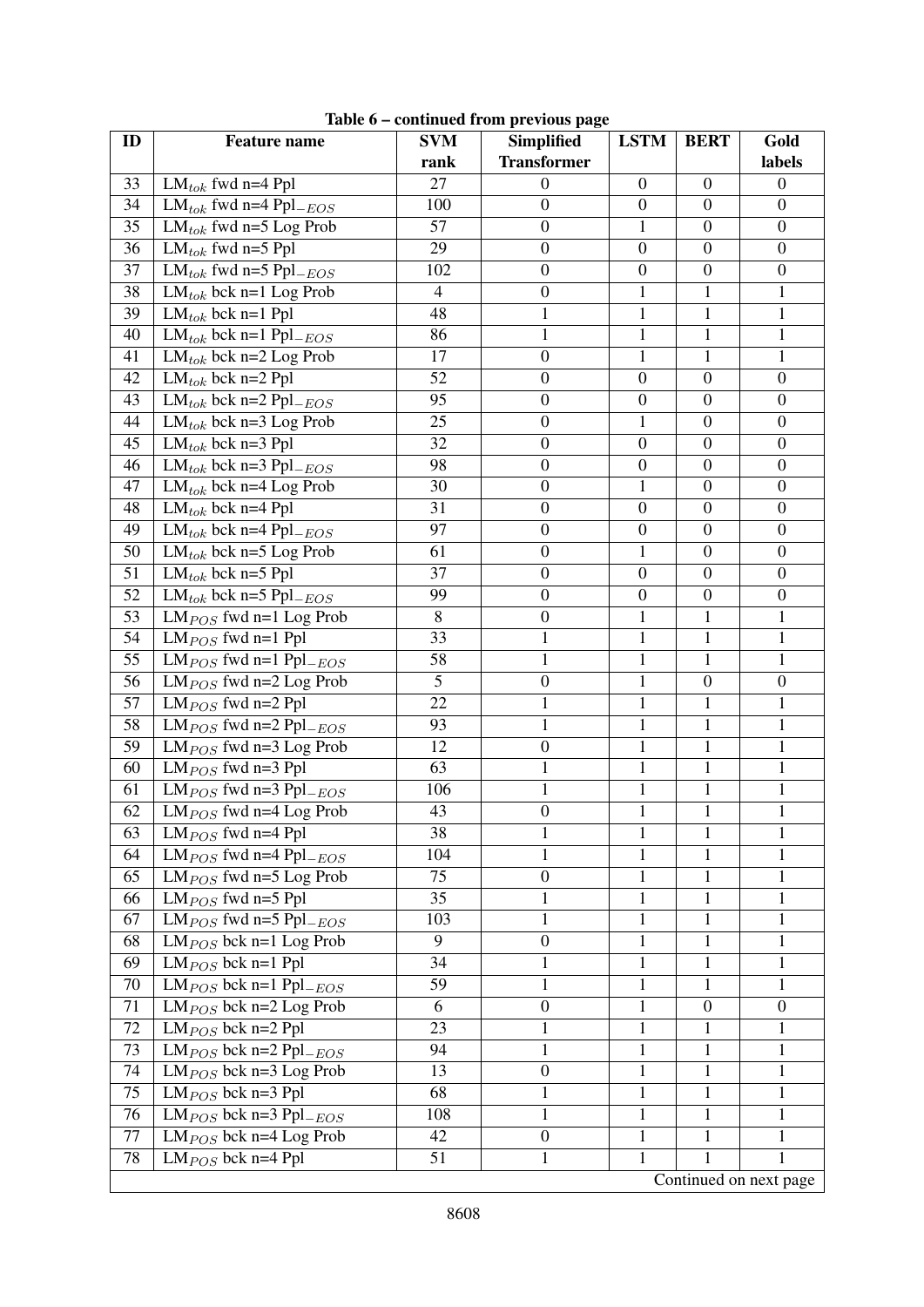| ID  | <b>Feature name</b>                            | <b>SVM</b>      | r o<br><b>Simplified</b> | <b>LSTM</b>      | <b>BERT</b>      | Gold             |
|-----|------------------------------------------------|-----------------|--------------------------|------------------|------------------|------------------|
|     |                                                | rank            | <b>Transformer</b>       |                  |                  | labels           |
| 79  | LM <sub>POS</sub> bck n=4 Ppl <sub>-EOS</sub>  | 107             | 1                        | 1                | 1                | 1                |
| 80  | $\overline{\text{LM}_{POS}}$ bck n=5 Log Prob  | 67              | $\overline{0}$           | $\mathbf{1}$     | $\mathbf{1}$     | $\mathbf{1}$     |
| 81  | $LMPOS$ bck n=5 Ppl                            | 44              | 1                        | $\mathbf{1}$     | $\mathbf{1}$     | $\mathbf{1}$     |
| 82  | LM <sub>POS</sub> bck n=5 Ppl <sub>-EOS</sub>  | 105             | 1                        | $\mathbf{1}$     | $\mathbf{1}$     | $\mathbf{1}$     |
|     | N-gram freq. quartile distribution features    |                 |                          |                  |                  |                  |
| 83  | $\overline{\%}$ unigrams from freq. quartile 1 | 50              | $\overline{0}$           | $\overline{0}$   | 1                | $\mathbf{1}$     |
| 84  | % unigrams from freq. quartile 2               | 39              | $\mathbf{1}$             | $\mathbf{1}$     | $\mathbf{1}$     | $\mathbf{1}$     |
| 85  | % unigrams from freq. quartile 3               | $\overline{65}$ | $\overline{0}$           | $\boldsymbol{0}$ | $\boldsymbol{0}$ | $\overline{0}$   |
| 86  | % unigrams from freq. quartile 4               | $\overline{90}$ | 1                        | $\mathbf{1}$     | $\mathbf{1}$     | $\mathbf{1}$     |
| 87  | % OOV unigrams                                 | 21              | 1                        | $\mathbf{1}$     | $\mathbf{1}$     | $\mathbf{1}$     |
| 88  | % bigrams from freq. quartile 1                | 36              | 1                        | $\mathbf{1}$     | $\overline{0}$   | $\boldsymbol{0}$ |
| 89  | % bigrams from freq. quartile 2                | $\overline{79}$ | $\mathbf{1}$             | $\overline{0}$   | $\mathbf{1}$     | $\mathbf{1}$     |
| 90  | % bigrams from freq. quartile 3                | 70              | $\overline{0}$           | $\overline{0}$   | $\overline{0}$   | $\overline{0}$   |
| 91  | % bigrams from freq. quartile 4                | 60              | $\boldsymbol{0}$         | $\boldsymbol{0}$ | $\boldsymbol{0}$ | $\boldsymbol{0}$ |
| 92  | % OOV bigrams                                  | 69              | $\overline{0}$           | $\overline{0}$   | $\overline{0}$   | $\overline{0}$   |
| 93  | $\%$ trigrams from freq. quartile 1            | 77              | $\overline{0}$           | $\overline{0}$   | $\overline{0}$   | $\overline{0}$   |
| 94  | % trigrams from freq. quartile 2               | 49              | $\overline{0}$           | $\overline{0}$   | $\boldsymbol{0}$ | $\boldsymbol{0}$ |
| 95  | % trigrams from freq. quartile 3               | 56              | $\overline{0}$           | $\boldsymbol{0}$ | $\boldsymbol{0}$ | $\boldsymbol{0}$ |
| 96  | $\overline{\%}$ trigrams from freq. quartile 4 | 64              | $\overline{0}$           | $\overline{0}$   | $\overline{0}$   | $\overline{0}$   |
| 97  | % OOV trigrams                                 | 81              | $\boldsymbol{0}$         | $\boldsymbol{0}$ | $\boldsymbol{0}$ | $\overline{0}$   |
| 98  | % 4-grams from freq. quartile 1                | 82              | $\boldsymbol{0}$         | $\mathbf{0}$     | $\mathbf{1}$     | $\mathbf{1}$     |
| 99  | % 4-grams from freq. quartile 2                | 73              | $\overline{0}$           | $\overline{0}$   | $\boldsymbol{0}$ | $\overline{0}$   |
| 100 | % 4-grams from freq. quartile 3                | 72              | $\overline{0}$           | $\overline{0}$   | $\overline{0}$   | $\overline{0}$   |
| 101 | $\overline{\%$ 4-grams from freq. quartile 4   | 74              | $\overline{0}$           | $\overline{0}$   | $\mathbf{0}$     | $\boldsymbol{0}$ |
| 102 | % OOV 4-grams                                  | 62              | $\overline{0}$           | $\overline{0}$   | $\overline{0}$   | $\overline{0}$   |
| 103 | % 5-grams from freq. quartile 1                | $\overline{84}$ | $\boldsymbol{0}$         | $\boldsymbol{0}$ | $\boldsymbol{0}$ | $\overline{0}$   |
| 104 | % 5-grams from freq. quartile 2                | 87              | $\boldsymbol{0}$         | $\overline{0}$   | $\overline{0}$   | $\overline{0}$   |
| 105 | % 5-grams from freq. quartile 3                | 91              | $\boldsymbol{0}$         | $\boldsymbol{0}$ | $\boldsymbol{0}$ | $\boldsymbol{0}$ |
| 106 | $\overline{\%}$ 5-grams from freq. quartile 4  | $\overline{92}$ | $\overline{0}$           | $\mathbf{0}$     | $\overline{0}$   | $\boldsymbol{0}$ |
| 107 | % OOV 5-grams                                  | $\overline{71}$ | $\overline{0}$           | $\overline{0}$   | $\overline{0}$   | $\overline{0}$   |

# Table 6 – continued from previous page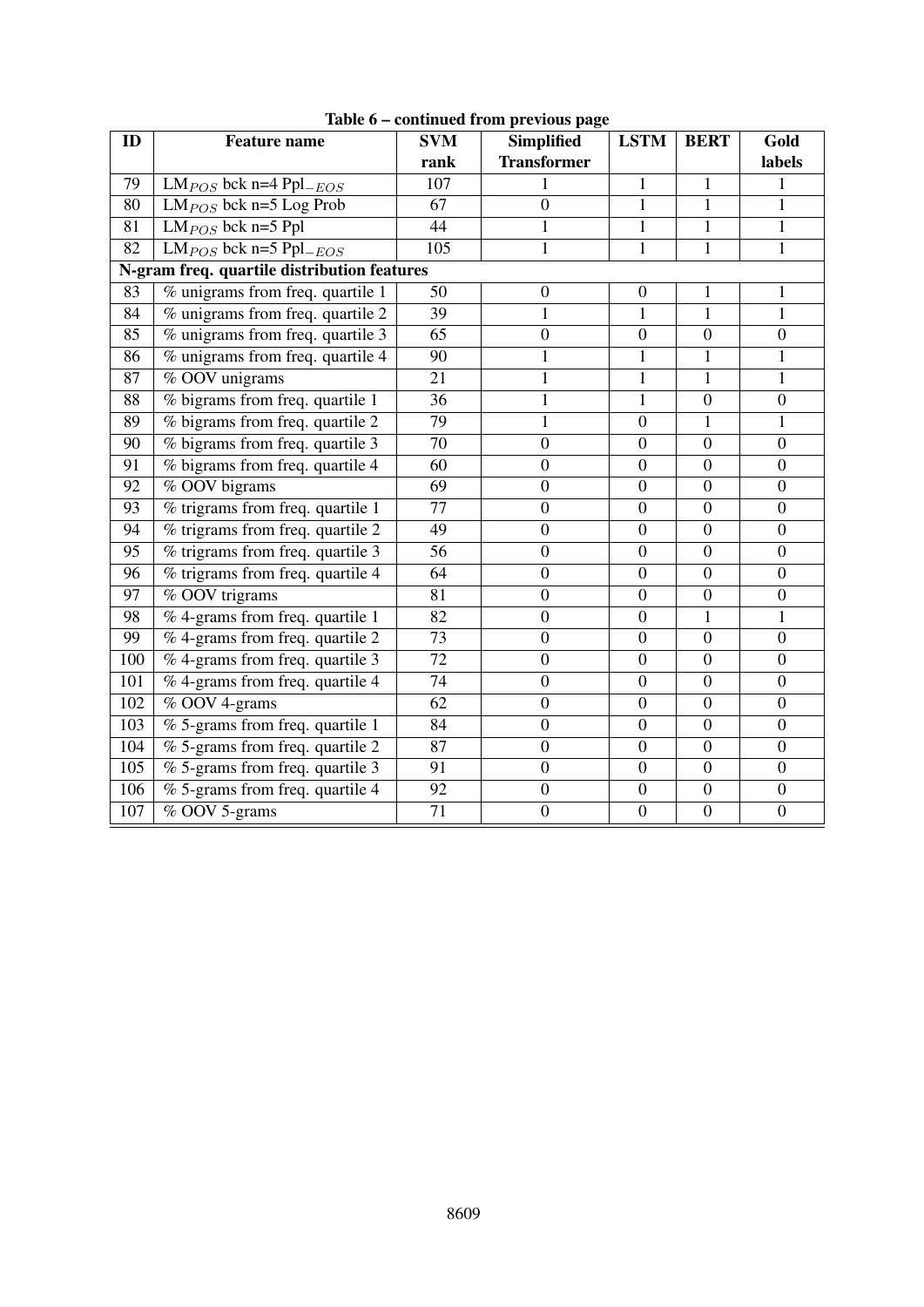#### <span id="page-14-0"></span>A.2 Simplified Transformer

The simplified transformer differs from the standard transformer in the following ways:

- 1. A cumulative sum-based contextualisation layer is used instead of positional encodings.
- 2. The attention computation is reduced to element-wise operations and has no feedforward connections.

### A.2.1 Encoder

The encoder consists a contextualisation and attention layer with residual connections between both sublayers followed by layer normalisation.

#### A.2.2 Contextualisation

Given an input sequence  $S = s_1, s_2, ..., s_L$ , we obtain an embeddings matrix  $X \in \mathbb{R}^{D \times L}$ . The embeddings matrix  $X$  is fed into the contextualisation layer of the transformer to obtain contextual embeddings  $\hat{X} \in \mathbb{R}^{D \times L}$ . We begin by taking a cumulative sum of the sequence of the embeddings  $X$  as the context matrix

$$
C = \sum_{j=1}^{L} X_{:j} \tag{5}
$$

followed by a column-wise dot product between the embeddings matrix  $(X)$  and the generated context (C) to get weights  $w \in \mathbb{R}^{1 \times L}$ :

$$
w_j = X_j \cdot C_j \tag{6}
$$

where  $j$  is the position of a word in the sequence X, w is a row vector and  $w_i$  is a scalar at position j. The original embeddings matrix  $(X)$  is then multiplied element-wise with the weights  $w$  to obtain a contextualised representation of the sequence  $(\hat{X})$ :

$$
\hat{X} = X_{ij} \cdot w_j \tag{7}
$$

### A.2.3 Attention

The attention takes 3 inputs: query, key and value. The output of the contextualisation layer  $(\hat{X})$  is fed in as both the query and value. The context matrix  $(C)$  is fed in as the key. The query and key are passed through a feature map to obtain Q and K respectively. The feature map (8) ensures Q and K are always positive. Therefore we can simplify softmax to the first term in the product in (13): the Energy simply scaled by the sum of the Energies. The attention computation is formalised as follows:

$$
Feature\ map(x) = gelu(x) + 1 \tag{8}
$$

$$
Q = |Feature\ map(query)| \qquad (9)
$$

$$
K = |Feature \ map(key)| \qquad (10)
$$

$$
V = value \tag{11}
$$

$$
Energy(E) = \frac{Q_{ij} \cdot K_{ij}}{\sqrt{D}} \tag{12}
$$

$$
Attention(A) = \frac{E_j}{\sum_{j=1}^{L} E_j} \cdot V \tag{13}
$$

### A.2.4 Decoder

The decoder consists of two blocks. The first block is similar to the encoder block with a contextualisation layer and attention layer with residual connections between both sublayers followed by layer normalisation. The second block is another attention layer with residual connection to the previous block followed by a layer normalisation. In the second block, the output of the first block is fed in as the query and the output of the encoder block is fed in as the value. The key is the sum of the encoder's embedding matrix  $(X)$ . This sum operation can be skipped by taking the last column of the encoder's context matrix (C). The decoder output  $(Y \in \mathbb{R}^{D \times L})$  is pooled (average) and the resulting  $D \times 1$  vector is passed to a classifier.